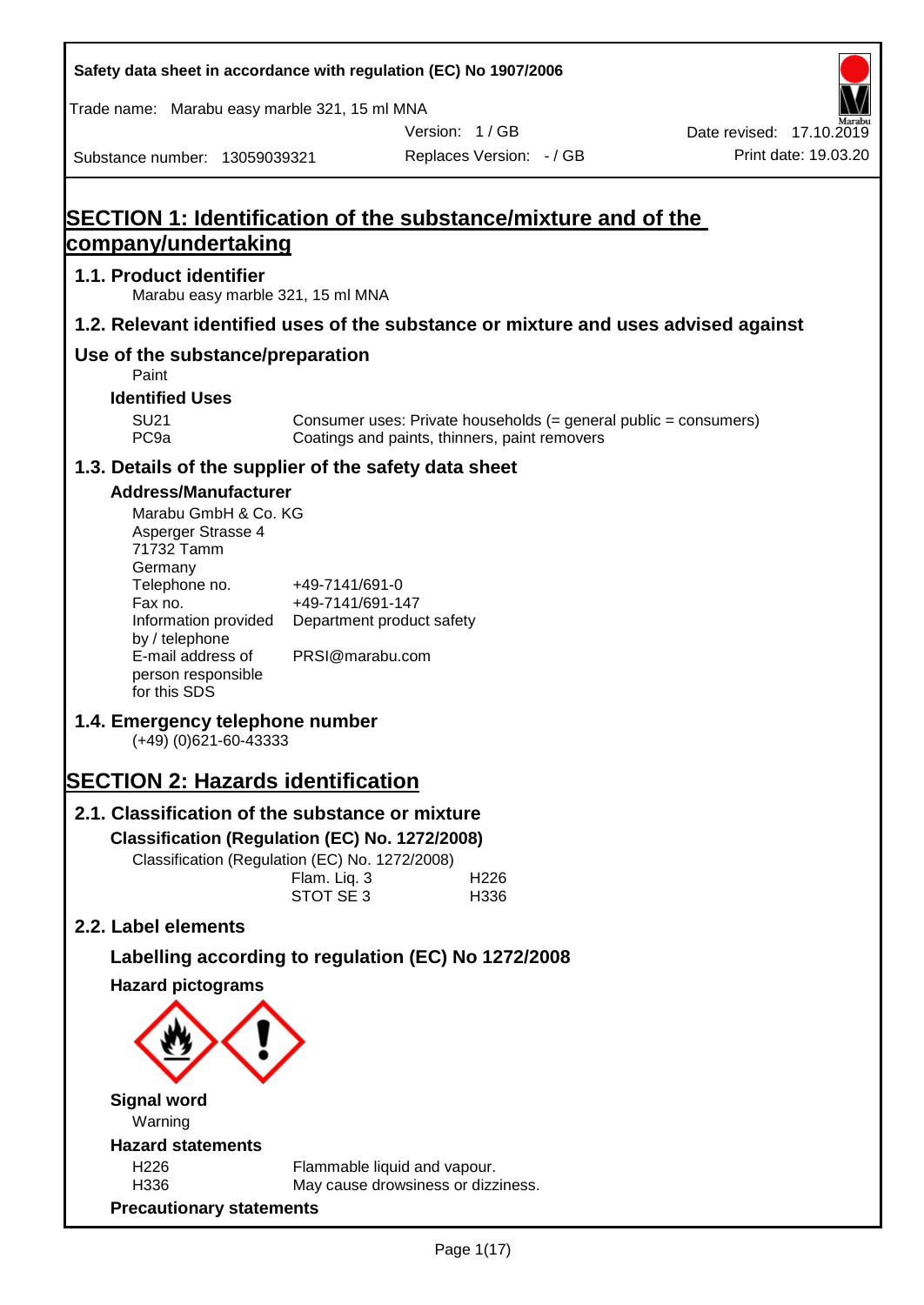| Safety data sheet in accordance with regulation (EC) No 1907/2006               |                                                                           |               |                          |                          |               |                                                                       |  |
|---------------------------------------------------------------------------------|---------------------------------------------------------------------------|---------------|--------------------------|--------------------------|---------------|-----------------------------------------------------------------------|--|
| Trade name: Marabu easy marble 321, 15 ml MNA                                   |                                                                           |               |                          |                          |               |                                                                       |  |
|                                                                                 |                                                                           | Version: 1/GB |                          |                          |               | Date revised: 17.10.2019                                              |  |
| Substance number: 13059039321                                                   |                                                                           |               |                          | Replaces Version: - / GB |               | Print date: 19.03.20                                                  |  |
| P <sub>101</sub>                                                                | If medical advice is needed, have product container or label at hand.     |               |                          |                          |               |                                                                       |  |
| P <sub>102</sub>                                                                | Keep out of reach of children.                                            |               |                          |                          |               |                                                                       |  |
| P210                                                                            | Keep away from heat, hot surfaces, sparks, open flames and other ignition |               |                          |                          |               |                                                                       |  |
| P271                                                                            | sources. No smoking.<br>Use only outdoors or in a well-ventilated area.   |               |                          |                          |               |                                                                       |  |
| P405                                                                            | Store locked up.                                                          |               |                          |                          |               |                                                                       |  |
| P501.9                                                                          | Dispose of contents / container as problematic waste.                     |               |                          |                          |               |                                                                       |  |
| Hazardous component(s) to be indicated on label (Regulation (EC) No. 1272/2008) |                                                                           |               |                          |                          |               |                                                                       |  |
| contains                                                                        | 2-Methoxy-1-methylethyl acetate; 1-Methoxy-2-propanol                     |               |                          |                          |               | Hydrocarbons, C9-C11, n-alkanes, isoalkanes, cyclics, < 2% aromatics; |  |
| 2.3. Other hazards                                                              |                                                                           |               |                          |                          |               |                                                                       |  |
| No special hazards have to be mentioned.                                        |                                                                           |               |                          |                          |               |                                                                       |  |
| <b>SECTION 3: Composition/information on ingredients</b>                        |                                                                           |               |                          |                          |               |                                                                       |  |
| 3.2. Mixtures                                                                   |                                                                           |               |                          |                          |               |                                                                       |  |
| <b>Chemical characterization</b>                                                |                                                                           |               |                          |                          |               |                                                                       |  |
| Paint based on alkyd resins and on solvents                                     |                                                                           |               |                          |                          |               |                                                                       |  |
| <b>Hazardous ingredients</b>                                                    |                                                                           |               |                          |                          |               |                                                                       |  |
| 1-Methoxy-2-propanol                                                            |                                                                           |               |                          |                          |               |                                                                       |  |
| CAS No.                                                                         | 107-98-2                                                                  |               |                          |                          |               |                                                                       |  |
| EINECS no.                                                                      | 203-539-1                                                                 |               |                          |                          |               |                                                                       |  |
| Registration no.<br>Concentration                                               | 01-2119457435-35<br>$>=$                                                  | 25            | $\lt$                    | 50                       | $\%$          |                                                                       |  |
| Classification (Regulation (EC) No. 1272/2008)                                  |                                                                           |               |                          |                          |               |                                                                       |  |
|                                                                                 | STOT SE 3                                                                 |               | H336                     |                          |               |                                                                       |  |
|                                                                                 | Flam. Liq. 3                                                              |               | H <sub>226</sub>         |                          |               |                                                                       |  |
| 2-Methoxy-1-methylethyl acetate                                                 |                                                                           |               |                          |                          |               |                                                                       |  |
| CAS No.                                                                         | 108-65-6                                                                  |               |                          |                          |               |                                                                       |  |
| EINECS no.                                                                      | 203-603-9                                                                 |               |                          |                          |               |                                                                       |  |
| Registration no.<br>Concentration                                               | 01-2119475791-29<br>$=$                                                   | 10            | $\lt$                    | 20                       | $\frac{0}{0}$ |                                                                       |  |
|                                                                                 |                                                                           |               |                          |                          |               |                                                                       |  |
| Classification (Regulation (EC) No. 1272/2008)                                  |                                                                           |               |                          |                          |               |                                                                       |  |
|                                                                                 | Flam. Liq. 3<br>STOT SE 3                                                 |               | H <sub>226</sub><br>H336 |                          |               |                                                                       |  |
|                                                                                 |                                                                           |               |                          |                          |               |                                                                       |  |
| Hydrocarbons, C9-C11, n-alkanes, isoalkanes, cyclics, < 2% aromatics<br>CAS No. | 64742-48-9                                                                |               |                          |                          |               |                                                                       |  |
| EINECS no.                                                                      | 265-150-3                                                                 |               |                          |                          |               |                                                                       |  |
| Registration no.                                                                | 01-2119463258-33 (LIST NUMBER 919-857-5)                                  |               |                          |                          |               |                                                                       |  |
| Concentration                                                                   | $>=$                                                                      | 10            | $\prec$                  | 20                       | ℅             |                                                                       |  |
| Classification (Regulation (EC) No. 1272/2008)                                  |                                                                           |               |                          |                          |               |                                                                       |  |
|                                                                                 | Asp. Tox. 1                                                               |               | H304                     |                          |               |                                                                       |  |
|                                                                                 | Flam. Liq. 3<br>STOT SE 3                                                 |               | H <sub>226</sub><br>H336 |                          |               |                                                                       |  |
|                                                                                 |                                                                           |               | <b>EUH066</b>            |                          |               |                                                                       |  |
|                                                                                 |                                                                           |               |                          |                          |               |                                                                       |  |
| 2-Butoxyethyl acetate<br>CAS No.                                                | 112-07-2                                                                  |               |                          |                          |               |                                                                       |  |
| EINECS no.                                                                      | 203-933-3                                                                 |               |                          |                          |               |                                                                       |  |

7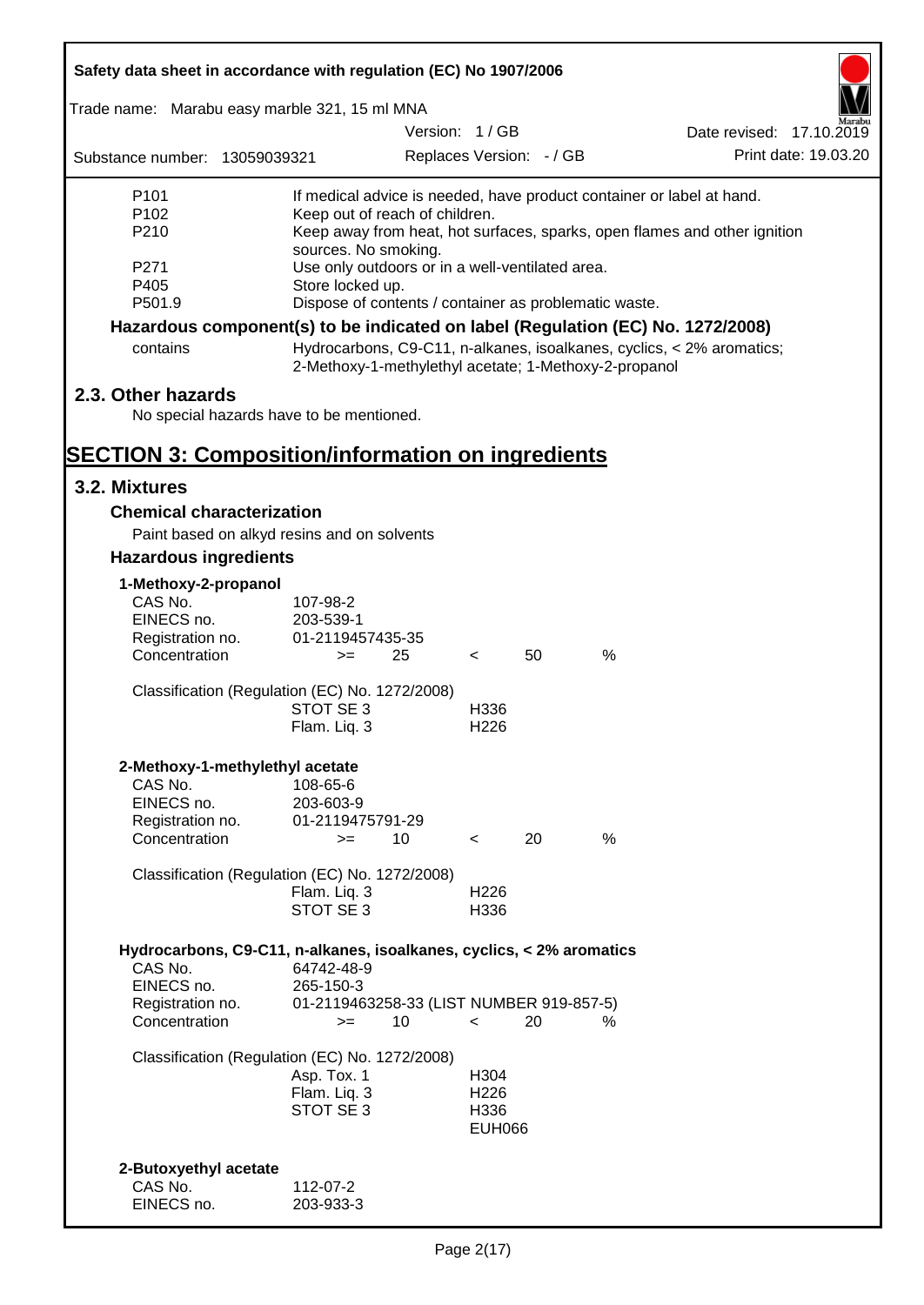# **Safety data sheet in accordance with regulation (EC) No 1907/2006** Substance number: 13059039321 Version: 1 / GB Replaces Version:  $-$  / GB Print date: 19.03.20 Date revised: 17.10.2019 Trade name: Marabu easy marble 321, 15 ml MNA Registration no. 01-2119475112-47  $\text{Concentration}$   $\geq$  1 < 10 % Classification (Regulation (EC) No. 1272/2008) Acute Tox. 4 H332 Acute Tox. 4 H312 Acute Tox. 4 H302 **2-Methoxypropanol** CAS No. 1589-47-5 EINECS no. 216-455-5  $\text{Concentration}$   $\rightarrow$  0.1 < 0.3 % Classification (Regulation (EC) No. 1272/2008) Skin Irrit. 2 H315 STOT SE 3 H335 Repr. 1B H360D Flam. Liq. 3 H226 Eye Dam. 1 H318

# **SECTION 4: First aid measures**

# **4.1. Description of first aid measures**

## **General information**

In all cases of doubt, or when symptoms persist, seek medical attention. Never give anything by mouth to an unconscious person. If unconscious place in recovery position and seek medical advice.

## **After inhalation**

Remove to fresh air, keep patient warm and at rest. If breathing is irregular or stopped, administer artificial respiration.

## **After skin contact**

Remove contaminated clothing. Wash skin thoroughly with soap and water or use recognised skin cleanser. Do NOT use solvents or thinners.

## **After eye contact**

Remove contact lenses, irrigate copiously with clean, fresh water, holding the eyelids apart for at least 10 minutes and seek immediate medical advice.

#### **After ingestion**

If accidentally swallowed rinse the mouth with plenty of water (only if the person is conscious) and obtain immediate medical attention. Keep at rest. Do NOT induce vomiting.

# **4.2. Most important symptoms and effects, both acute and delayed**

Until now no symptoms known so far.

# **4.3. Indication of any immediate medical attention and special treatment needed**

# **Hints for the physician / treatment**

Treat symptomatically

# **SECTION 5: Firefighting measures**

# **5.1. Extinguishing media**

# **Suitable extinguishing media**

Recommended: alcohol resistant foam, CO2, powders, water spray/mist, Not be used for safety reasons: water jet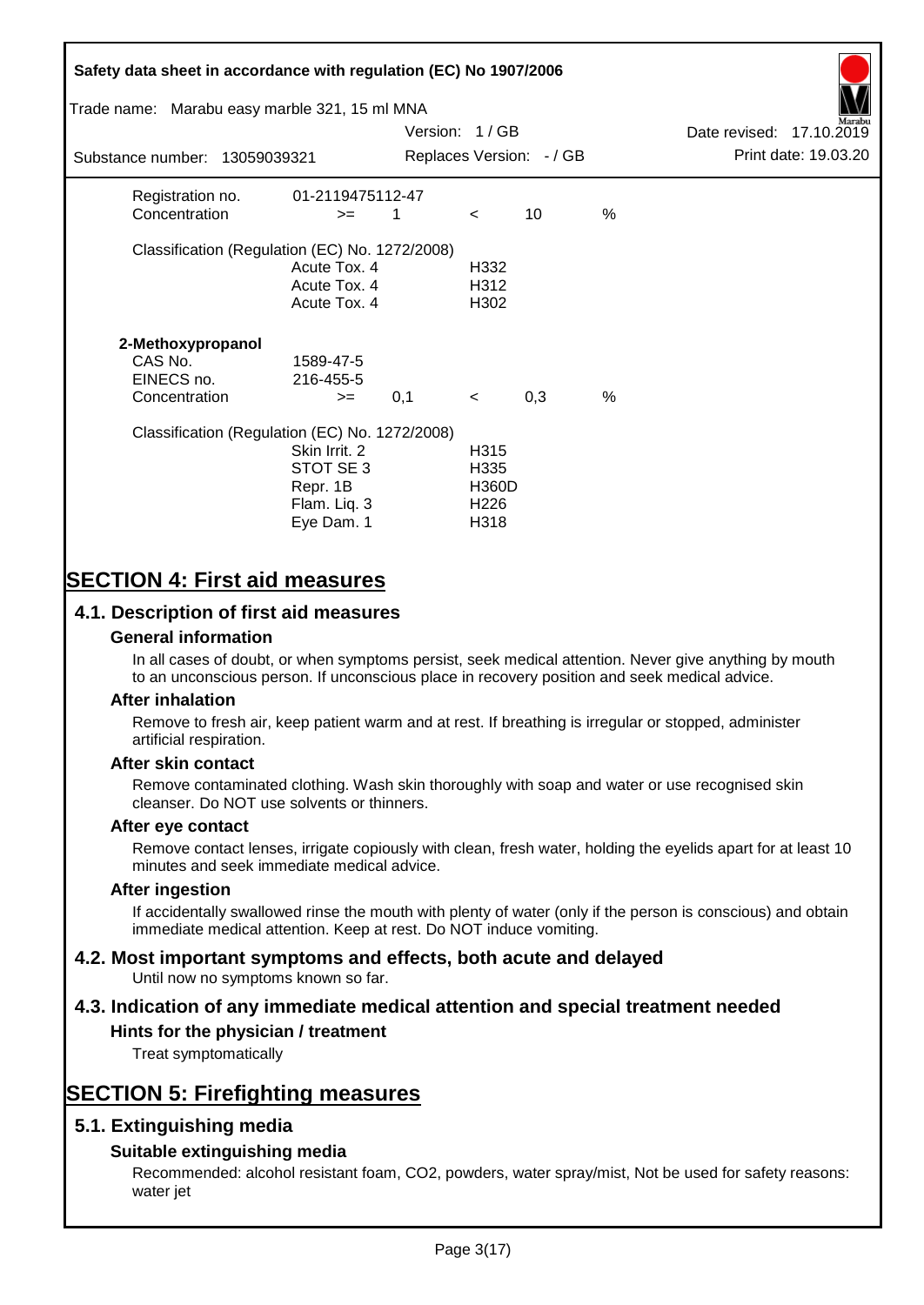## **Safety data sheet in accordance with regulation (EC) No 1907/2006**

Trade name: Marabu easy marble 321, 15 ml MNA

Version: 1 / GB

Replaces Version: - / GB Print date: 19.03.20 Date revised: 17.10.2

Substance number: 13059039321

# **5.2. Special hazards arising from the substance or mixture**

In the event of fire the following can be released: Carbon dioxide (CO2); Carbon monoxide (CO); dense black smoke; Nitrogen oxides (NOx)

# **5.3. Advice for firefighters**

## **Special protective equipment for fire-fighting**

Cool closed containers exposed to fire with water. Do not allow run-off from fire fighting to enter drains or water courses.

# **SECTION 6: Accidental release measures**

## **6.1. Personal precautions, protective equipment and emergency procedures**

Exclude sources of ignition and ventilate the area. Avoid breathing vapours. Refer to protective measures listed in Sections 7 and 8.

## **6.2. Environmental precautions**

Do not allow to enter drains or waterways. If the product contaminates lakes, rivers or sewage, inform appropriate authorities in accordance with local regulations.

## **6.3. Methods and material for containment and cleaning up**

Contain and collect spillage with non-combustible absorbent materials, e.g. sand, earth, vermiculite, diatomaceous earth and place in container for disposal according to local regulations (see section 13). Clean preferably with a detergent - avoid use of solvents.

## **6.4. Reference to other sections**

Information regarding Safe handling, see Section 7. Information regarding personal protective measures, see Section 8. Information regarding waste disposal, see Section 13.

# **SECTION 7: Handling and storage**

# **7.1. Precautions for safe handling**

# **Advice on safe handling**

Prevent the creation of flammable or explosive concentrations of vapour in air and avoid vapour concentration higher than the occupational exposure limits. In addition, the product should only be used in areas from which all naked lights and other sources of ignition have been excluded. Electrical equipment should be protected to the appropriate standard. Mixture may charge electrostatically: always use earthing leads when transferring from one container to another. Operators should wear anti-static footwear and clothing and floors should be of the conducting type. Isolate from sources of heat, sparks and open flame. No sparking tools should be used. Avoid skin and eye contact. Avoid the inhalation of particulates and spray mist arising from the application of this mixture. Smoking, eating and drinking shall be prohibited in application area. For personal protection see Section 8. Never use pressure to empty: container is not a pressure vessel. Always keep in containers of same material as the original one. Comply with the health and safety at work laws. Do not allow to enter drains or water courses.

## **Advice on protection against fire and explosion**

Vapours are heavier than air and may spread along floors. Vapours may form explosive mixtures with air.

## **Classification of fires / temperature class / Ignition group / Dust explosion class**

Classification of fires B (Combustible liquid substances) Temperature class T4

# **7.2. Conditions for safe storage, including any incompatibilities Requirements for storage rooms and vessels**

Electrical installations/working materials must comply with the local applied technological safety standards. Storage rooms in which filling operations take place must have a conducting floor. Store in accordance with national regulation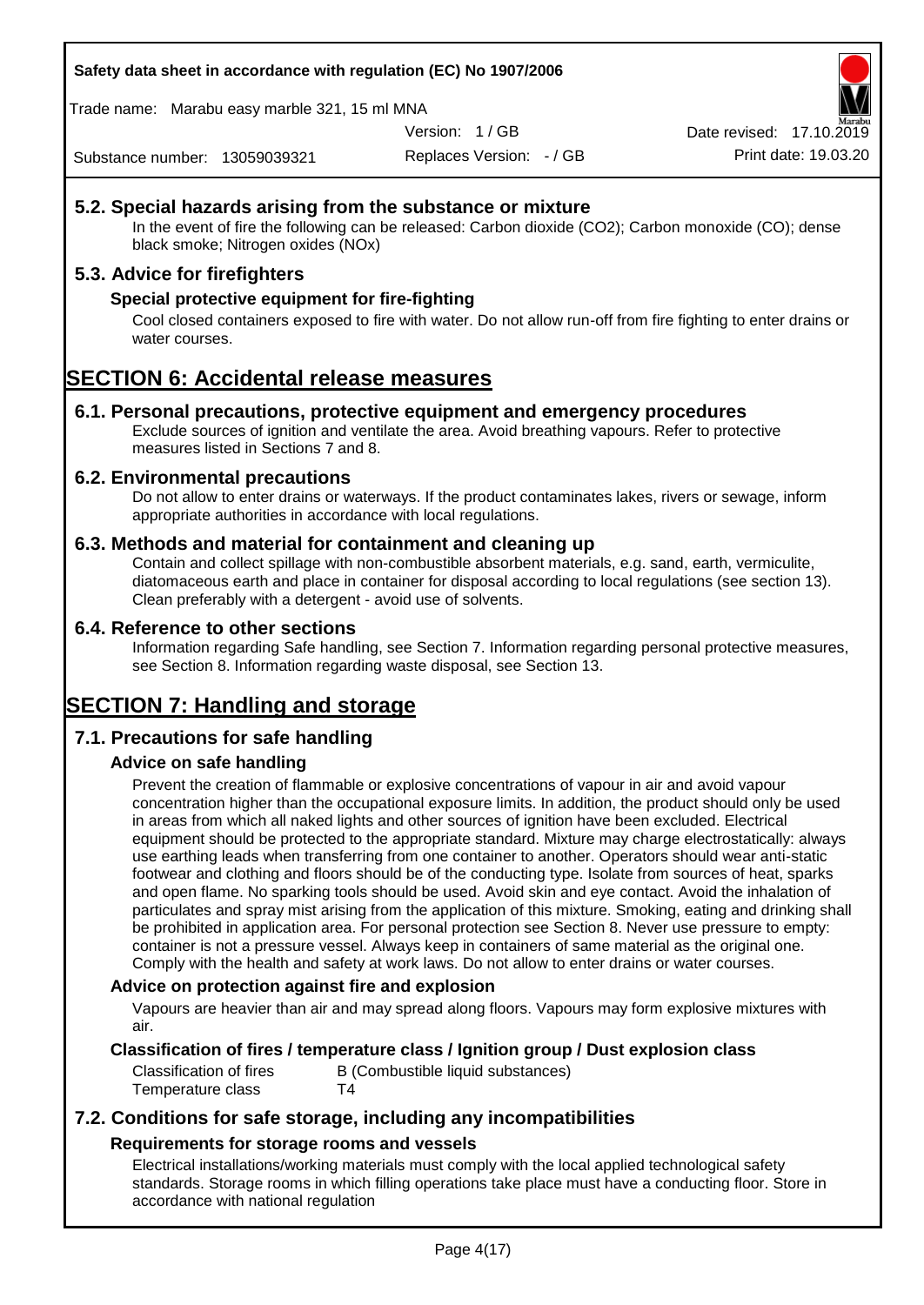| Safety data sheet in accordance with regulation (EC) No 1907/2006                                                                                                                                                                                                                                                                                     |                  |                                          |     |        |                          |
|-------------------------------------------------------------------------------------------------------------------------------------------------------------------------------------------------------------------------------------------------------------------------------------------------------------------------------------------------------|------------------|------------------------------------------|-----|--------|--------------------------|
| Trade name: Marabu easy marble 321, 15 ml MNA                                                                                                                                                                                                                                                                                                         |                  |                                          |     |        |                          |
|                                                                                                                                                                                                                                                                                                                                                       |                  | Version: 1/GB                            |     |        | Date revised: 17.10.2019 |
| Substance number: 13059039321                                                                                                                                                                                                                                                                                                                         |                  | Replaces Version: - / GB                 |     |        | Print date: 19.03.20     |
| Hints on storage assembly                                                                                                                                                                                                                                                                                                                             |                  |                                          |     |        |                          |
| Store away from oxidising agents, from strongly alkaline and strongly acid materials.                                                                                                                                                                                                                                                                 |                  |                                          |     |        |                          |
| <b>Further information on storage conditions</b>                                                                                                                                                                                                                                                                                                      |                  |                                          |     |        |                          |
| Observe label precautions. Store between 15 and 30 °C in a dry, well ventilated place away from<br>sources of heat and direct sunlight. Keep container tightly closed. Keep away from sources of ignition.<br>No smoking. Prevent unauthorised access. Containers which are opened must be carefully resealed and<br>kept upright to prevent leakage. |                  |                                          |     |        |                          |
| 7.3. Specific end use(s)<br>Paint                                                                                                                                                                                                                                                                                                                     |                  |                                          |     |        |                          |
| <b>SECTION 8: Exposure controls/personal protection</b>                                                                                                                                                                                                                                                                                               |                  |                                          |     |        |                          |
| 8.1. Control parameters                                                                                                                                                                                                                                                                                                                               |                  |                                          |     |        |                          |
| <b>Exposure limit values</b>                                                                                                                                                                                                                                                                                                                          |                  |                                          |     |        |                          |
| 2-Methoxy-1-methylethyl acetate                                                                                                                                                                                                                                                                                                                       |                  |                                          |     |        |                          |
| List                                                                                                                                                                                                                                                                                                                                                  | EH40             |                                          |     |        |                          |
| Type                                                                                                                                                                                                                                                                                                                                                  | WEL              |                                          |     |        |                          |
| Value                                                                                                                                                                                                                                                                                                                                                 | 274              | mg/m <sup>3</sup>                        | 50  | ppm(V) |                          |
| Short term exposure limit<br>Skin resorption / sensibilisation: Sk;                                                                                                                                                                                                                                                                                   | 548              | mg/m <sup>3</sup><br><b>Status: 2011</b> | 100 | ppm(V) |                          |
| 1-Methoxy-2-propanol                                                                                                                                                                                                                                                                                                                                  |                  |                                          |     |        |                          |
| List                                                                                                                                                                                                                                                                                                                                                  | EH40             |                                          |     |        |                          |
| <b>Type</b>                                                                                                                                                                                                                                                                                                                                           | <b>WEL</b>       |                                          |     |        |                          |
| Value                                                                                                                                                                                                                                                                                                                                                 | 375<br>560       | mg/m <sup>3</sup>                        | 100 | ppm(V) |                          |
| Short term exposure limit<br>Skin resorption / sensibilisation: Sk;                                                                                                                                                                                                                                                                                   |                  | mg/m <sup>3</sup><br><b>Status: 2011</b> | 150 | ppm(V) |                          |
| 2-Butoxyethyl acetate                                                                                                                                                                                                                                                                                                                                 |                  |                                          |     |        |                          |
| List                                                                                                                                                                                                                                                                                                                                                  | <b>EH40</b>      |                                          |     |        |                          |
| Type                                                                                                                                                                                                                                                                                                                                                  | <b>WEL</b>       |                                          |     |        |                          |
| Value                                                                                                                                                                                                                                                                                                                                                 | 133              |                                          | 20  | ppm(V) |                          |
| Short term exposure limit<br>Skin resorption / sensibilisation: Sk;                                                                                                                                                                                                                                                                                   | 332              | <b>Status: 2011</b>                      | 50  | ppm(V) |                          |
| <b>Derived No/Minimal Effect Levels (DNEL/DMEL)</b>                                                                                                                                                                                                                                                                                                   |                  |                                          |     |        |                          |
| Hydrocarbons, C9-C11, n-alkanes, isoalkanes, cyclics, < 2% aromatics                                                                                                                                                                                                                                                                                  |                  |                                          |     |        |                          |
| Type of value                                                                                                                                                                                                                                                                                                                                         |                  | Derived No Effect Level (DNEL)           |     |        |                          |
| Reference group                                                                                                                                                                                                                                                                                                                                       | Worker           |                                          |     |        |                          |
| Duration of exposure                                                                                                                                                                                                                                                                                                                                  | Long term        |                                          |     |        |                          |
| Route of exposure                                                                                                                                                                                                                                                                                                                                     | dermal           |                                          |     |        |                          |
| Mode of action                                                                                                                                                                                                                                                                                                                                        | Systemic effects |                                          |     |        |                          |
| Concentration                                                                                                                                                                                                                                                                                                                                         | 300              |                                          |     | mg/kg  |                          |
| Type of value                                                                                                                                                                                                                                                                                                                                         |                  | Derived No Effect Level (DNEL)           |     |        |                          |
| Reference group                                                                                                                                                                                                                                                                                                                                       | Consumer         |                                          |     |        |                          |
| Duration of exposure                                                                                                                                                                                                                                                                                                                                  | Long term        |                                          |     |        |                          |
| Route of exposure                                                                                                                                                                                                                                                                                                                                     | oral             |                                          |     |        |                          |
| Mode of action                                                                                                                                                                                                                                                                                                                                        | Systemic effects |                                          |     |        |                          |
| Concentration                                                                                                                                                                                                                                                                                                                                         | 300              |                                          |     | mg/kg  |                          |
| Type of value                                                                                                                                                                                                                                                                                                                                         |                  | Derived No Effect Level (DNEL)           |     |        |                          |
| Reference group                                                                                                                                                                                                                                                                                                                                       | Consumer         |                                          |     |        |                          |
| Duration of exposure                                                                                                                                                                                                                                                                                                                                  | Long term        |                                          |     |        |                          |
| Route of exposure                                                                                                                                                                                                                                                                                                                                     | dermal           |                                          |     |        |                          |
| Mode of action                                                                                                                                                                                                                                                                                                                                        | Systemic effects |                                          |     |        |                          |
| Concentration                                                                                                                                                                                                                                                                                                                                         | 300              |                                          |     | mg/kg  |                          |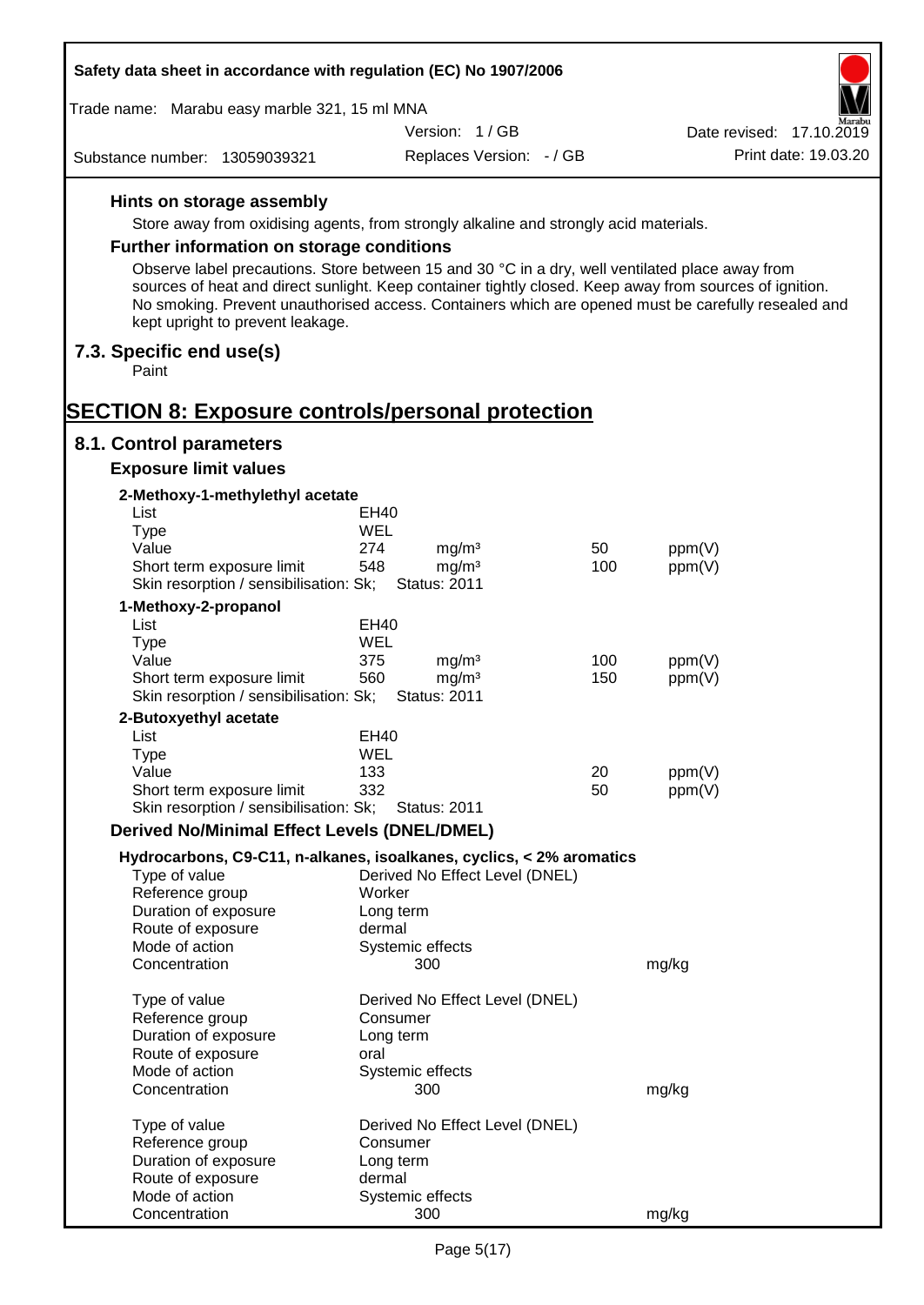| Safety data sheet in accordance with regulation (EC) No 1907/2006 |                                            |                          |  |  |  |  |  |
|-------------------------------------------------------------------|--------------------------------------------|--------------------------|--|--|--|--|--|
| Trade name: Marabu easy marble 321, 15 ml MNA                     |                                            |                          |  |  |  |  |  |
|                                                                   | Version: 1/GB                              | Date revised: 17.10.2019 |  |  |  |  |  |
| Substance number: 13059039321                                     | Replaces Version: - / GB                   | Print date: 19.03.20     |  |  |  |  |  |
|                                                                   |                                            |                          |  |  |  |  |  |
| Type of value<br>Reference group                                  | Derived No Effect Level (DNEL)<br>Consumer |                          |  |  |  |  |  |
| Duration of exposure                                              | Long term                                  |                          |  |  |  |  |  |
| Route of exposure                                                 | inhalative                                 |                          |  |  |  |  |  |
| Mode of action                                                    | Systemic effects                           |                          |  |  |  |  |  |
| Concentration                                                     | 900                                        | mg/m <sup>3</sup>        |  |  |  |  |  |
| Type of value                                                     | Derived No Effect Level (DNEL)             |                          |  |  |  |  |  |
| Reference group                                                   | Worker                                     |                          |  |  |  |  |  |
| Duration of exposure                                              | Long term                                  |                          |  |  |  |  |  |
| Route of exposure                                                 | inhalative                                 |                          |  |  |  |  |  |
| Mode of action                                                    | Systemic effects                           |                          |  |  |  |  |  |
| Concentration                                                     | 1500                                       | mg/m <sup>3</sup>        |  |  |  |  |  |
|                                                                   |                                            |                          |  |  |  |  |  |
| 2-Methoxy-1-methylethyl acetate                                   |                                            |                          |  |  |  |  |  |
| Type of value                                                     | Derived No Effect Level (DNEL)             |                          |  |  |  |  |  |
| Reference group                                                   | Worker                                     |                          |  |  |  |  |  |
| Duration of exposure                                              | Long term                                  |                          |  |  |  |  |  |
| Route of exposure                                                 | dermal                                     |                          |  |  |  |  |  |
| Mode of action                                                    | Systemic effects                           |                          |  |  |  |  |  |
| Concentration                                                     | 796                                        | mg/kg/d                  |  |  |  |  |  |
| Type of value                                                     | Derived No Effect Level (DNEL)             |                          |  |  |  |  |  |
| Reference group                                                   | Worker                                     |                          |  |  |  |  |  |
| Duration of exposure                                              | Long term                                  |                          |  |  |  |  |  |
| Route of exposure                                                 | inhalative                                 |                          |  |  |  |  |  |
| Mode of action                                                    | Systemic effects                           |                          |  |  |  |  |  |
| Concentration                                                     | 275                                        | mg/m <sup>3</sup>        |  |  |  |  |  |
| Type of value                                                     | Derived No Effect Level (DNEL)             |                          |  |  |  |  |  |
| Reference group                                                   | Consumer                                   |                          |  |  |  |  |  |
| Duration of exposure                                              | Long term                                  |                          |  |  |  |  |  |
| Route of exposure                                                 | dermal                                     |                          |  |  |  |  |  |
| Mode of action                                                    | Systemic effects                           |                          |  |  |  |  |  |
| Concentration                                                     | 320                                        | mg/kg/d                  |  |  |  |  |  |
| Type of value                                                     | Derived No Effect Level (DNEL)             |                          |  |  |  |  |  |
| Reference group                                                   | Consumer                                   |                          |  |  |  |  |  |
| Duration of exposure                                              | Long term                                  |                          |  |  |  |  |  |
| Route of exposure                                                 | inhalative                                 |                          |  |  |  |  |  |
| Mode of action                                                    | Systemic effects                           |                          |  |  |  |  |  |
| Concentration                                                     | 33                                         | mg/m <sup>3</sup>        |  |  |  |  |  |
| Type of value                                                     | Derived No Effect Level (DNEL)             |                          |  |  |  |  |  |
| Reference group                                                   | Consumer                                   |                          |  |  |  |  |  |
| Duration of exposure                                              | Long term                                  |                          |  |  |  |  |  |
| Route of exposure                                                 | inhalative                                 |                          |  |  |  |  |  |
| Mode of action                                                    | Local effects                              |                          |  |  |  |  |  |
| Concentration                                                     | 33                                         | mg/m <sup>3</sup>        |  |  |  |  |  |
|                                                                   |                                            |                          |  |  |  |  |  |
| Type of value                                                     | Derived No Effect Level (DNEL)             |                          |  |  |  |  |  |
| Reference group                                                   | Consumer                                   |                          |  |  |  |  |  |
| Duration of exposure                                              | Long term                                  |                          |  |  |  |  |  |
| Route of exposure<br>Mode of action                               | oral                                       |                          |  |  |  |  |  |
| Concentration                                                     | Systemic effects                           |                          |  |  |  |  |  |
|                                                                   | 36                                         | mg/kg/d                  |  |  |  |  |  |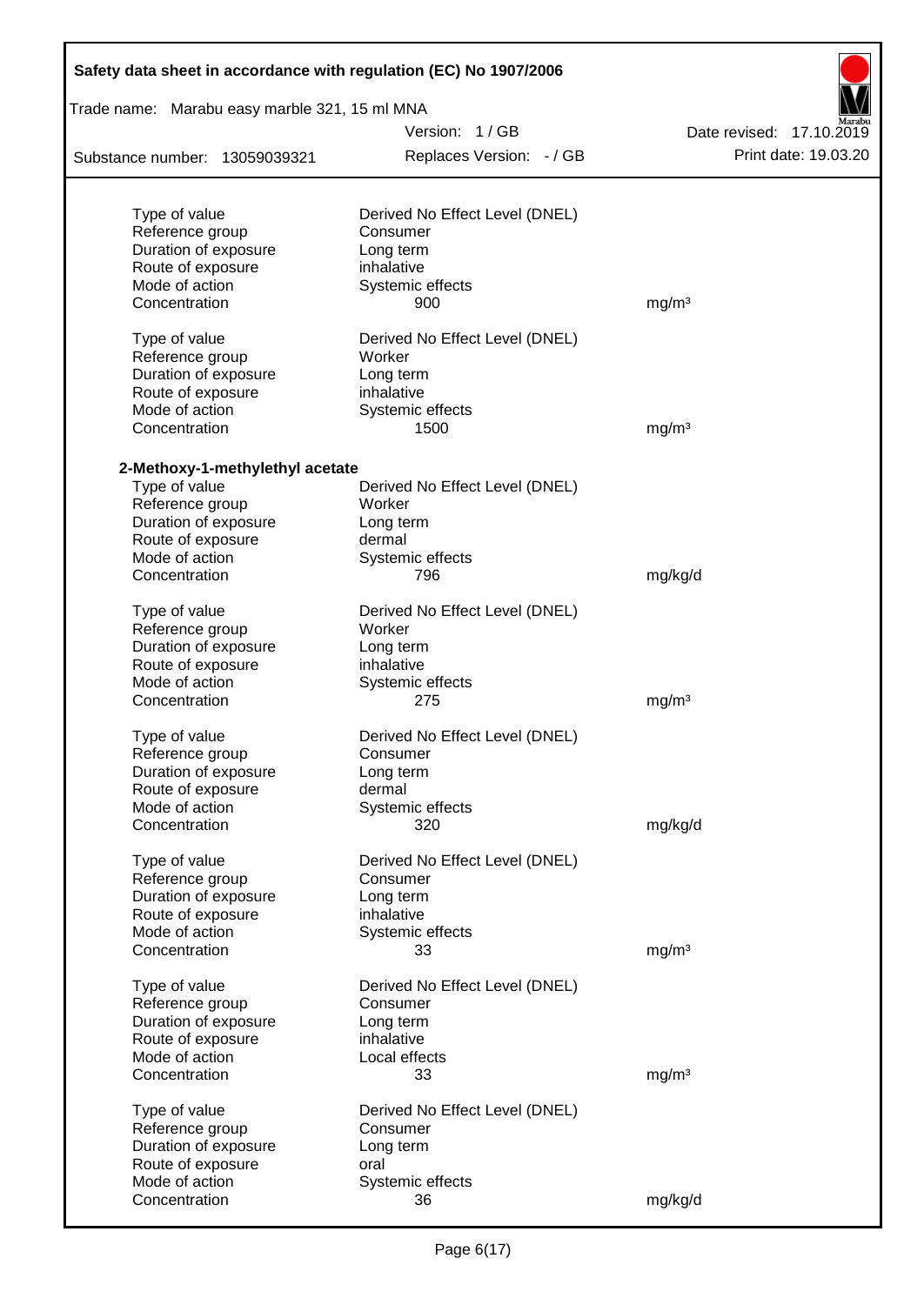| Safety data sheet in accordance with regulation (EC) No 1907/2006 |                                          |                          |
|-------------------------------------------------------------------|------------------------------------------|--------------------------|
| Trade name: Marabu easy marble 321, 15 ml MNA                     |                                          |                          |
|                                                                   | Version: 1/GB                            | Date revised: 17.10.2019 |
| Substance number: 13059039321                                     | Replaces Version: - / GB                 | Print date: 19.03.20     |
|                                                                   |                                          |                          |
| Type of value<br>Reference group                                  | Derived No Effect Level (DNEL)<br>Worker |                          |
| Duration of exposure                                              | Lifetime                                 |                          |
| Route of exposure                                                 | inhalative                               |                          |
| Mode of action                                                    | Local effects                            |                          |
| Concentration                                                     | 550                                      | mg/m <sup>3</sup>        |
| 1-Methoxy-2-propanol                                              |                                          |                          |
| Type of value                                                     | Derived No Effect Level (DNEL)           |                          |
| Reference group                                                   | Worker                                   |                          |
| Duration of exposure                                              | Acute                                    |                          |
| Route of exposure                                                 | inhalative                               |                          |
| Mode of action                                                    | Local effects                            |                          |
| Concentration                                                     | 553,5                                    | mg/m <sup>3</sup>        |
| Type of value                                                     | Derived No Effect Level (DNEL)           |                          |
| Reference group                                                   | Worker                                   |                          |
| Duration of exposure                                              | Long term                                |                          |
| Route of exposure                                                 | dermal                                   |                          |
| Mode of action                                                    | Systemic effects                         |                          |
| Concentration                                                     | 50,6                                     | mg/person/<br>d          |
| Type of value                                                     | Derived No Effect Level (DNEL)           |                          |
| Reference group                                                   | Worker                                   |                          |
| Duration of exposure                                              | Long term                                |                          |
| Route of exposure                                                 | inhalative                               |                          |
| Mode of action                                                    | Systemic effects                         |                          |
| Concentration                                                     | 369                                      | mg/m <sup>3</sup>        |
| Type of value                                                     | Derived No Effect Level (DNEL)           |                          |
| Reference group                                                   | <b>General Population</b>                |                          |
| Duration of exposure                                              | Long term                                |                          |
| Route of exposure                                                 | dermal                                   |                          |
| Mode of action                                                    | Systemic effects                         |                          |
| Concentration                                                     | 18,1                                     | mg/kg                    |
| Type of value                                                     | Derived No Effect Level (DNEL)           |                          |
| Reference group                                                   | <b>General Population</b>                |                          |
| Duration of exposure                                              | Long term                                |                          |
| Route of exposure                                                 | inhalative                               |                          |
| Mode of action                                                    | Systemic effects                         |                          |
| Concentration                                                     | 43,9                                     | mg/m <sup>3</sup>        |
| Type of value                                                     | Derived No Effect Level (DNEL)           |                          |
| Reference group                                                   | <b>General Population</b>                |                          |
| Duration of exposure                                              | Long term                                |                          |
| Route of exposure                                                 | oral                                     |                          |
| Mode of action<br>Concentration                                   | Systemic effects<br>3,3                  | mg/kg/d                  |
|                                                                   |                                          |                          |
| 2-Butoxyethyl acetate<br>Reference substance                      | 2-Butoxyethyl acetate                    |                          |
| Type of value                                                     | Derived No Effect Level (DNEL)           |                          |
| Reference group                                                   | Worker                                   |                          |
| Duration of exposure                                              | Long term                                |                          |
|                                                                   |                                          |                          |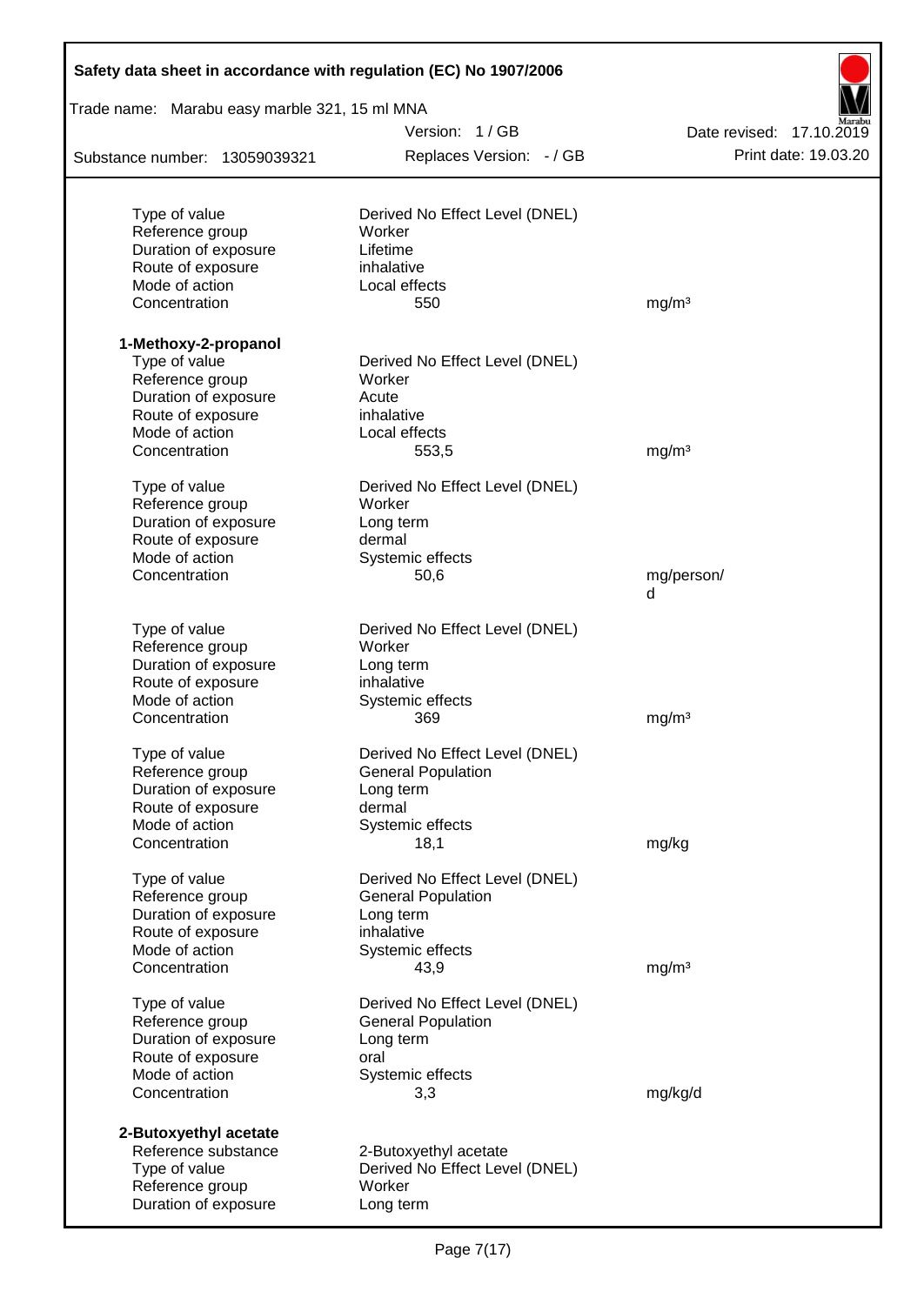| Safety data sheet in accordance with regulation (EC) No 1907/2006 |                                                             |                                                  |
|-------------------------------------------------------------------|-------------------------------------------------------------|--------------------------------------------------|
| Trade name: Marabu easy marble 321, 15 ml MNA                     |                                                             |                                                  |
| Substance number: 13059039321                                     | Version: 1/GB<br>Replaces Version: - / GB                   | Date revised: 17.10.2019<br>Print date: 19.03.20 |
| Route of exposure                                                 | inhalative                                                  |                                                  |
| Mode of action                                                    | Systemic effects                                            |                                                  |
| Concentration                                                     | 133                                                         | mg/m <sup>3</sup>                                |
|                                                                   | 2-Butoxyethyl acetate                                       |                                                  |
| Type of value                                                     | Derived No Effect Level (DNEL)                              |                                                  |
| Reference group                                                   | Worker                                                      |                                                  |
| Duration of exposure                                              | Short term                                                  |                                                  |
| Route of exposure                                                 | inhalative                                                  |                                                  |
| Mode of action<br>Concentration                                   | Local effects<br>333                                        | mg/m <sup>3</sup>                                |
|                                                                   |                                                             |                                                  |
|                                                                   | 2-Butoxyethyl acetate                                       |                                                  |
| Type of value                                                     | Derived No Effect Level (DNEL)                              |                                                  |
| Reference group<br>Duration of exposure                           | Worker<br>Long term                                         |                                                  |
| Route of exposure                                                 | dermal                                                      |                                                  |
| Mode of action                                                    | Systemic effects                                            |                                                  |
| Concentration                                                     | 169                                                         | mg/kg/d                                          |
|                                                                   | 2-Butoxyethyl acetate                                       |                                                  |
| Type of value                                                     | Derived No Effect Level (DNEL)                              |                                                  |
| Reference group                                                   | Worker                                                      |                                                  |
| Duration of exposure                                              | Short term                                                  |                                                  |
| Route of exposure                                                 | dermal                                                      |                                                  |
| Mode of action                                                    | Systemic effects                                            |                                                  |
| Concentration                                                     | 120                                                         | mg/kg/d                                          |
|                                                                   | 2-Butoxyethyl acetate                                       |                                                  |
| Type of value                                                     | Derived No Effect Level (DNEL)                              |                                                  |
| Reference group                                                   | <b>General Population</b>                                   |                                                  |
| Duration of exposure                                              | Long term                                                   |                                                  |
| Route of exposure<br>Mode of action                               | inhalative                                                  |                                                  |
| Concentration                                                     | Systemic effects<br>80                                      | mg/m <sup>3</sup>                                |
|                                                                   |                                                             |                                                  |
|                                                                   | 2-Butoxyethyl acetate                                       |                                                  |
| Type of value<br>Reference group                                  | Derived No Effect Level (DNEL)<br><b>General Population</b> |                                                  |
| Duration of exposure                                              | Short term                                                  |                                                  |
| Route of exposure                                                 | inhalative                                                  |                                                  |
| Mode of action                                                    | Local effects                                               |                                                  |
| Concentration                                                     | 200                                                         | mg/m <sup>3</sup>                                |
|                                                                   | 2-Butoxyethyl acetate                                       |                                                  |
| Type of value                                                     | Derived No Effect Level (DNEL)                              |                                                  |
| Reference group                                                   | <b>General Population</b>                                   |                                                  |
| Duration of exposure                                              | Long term                                                   |                                                  |
| Route of exposure                                                 | dermal                                                      |                                                  |
| Mode of action                                                    | Systemic effects                                            |                                                  |
| Concentration                                                     | 102                                                         | mg/kg/d                                          |
|                                                                   | 2-Butoxyethyl acetate                                       |                                                  |
| Type of value                                                     | Derived No Effect Level (DNEL)                              |                                                  |
| Reference group                                                   | <b>General Population</b>                                   |                                                  |
| Duration of exposure<br>Route of exposure                         | Short term<br>dermal                                        |                                                  |
| Mode of action                                                    | Systemic effects                                            |                                                  |
|                                                                   |                                                             |                                                  |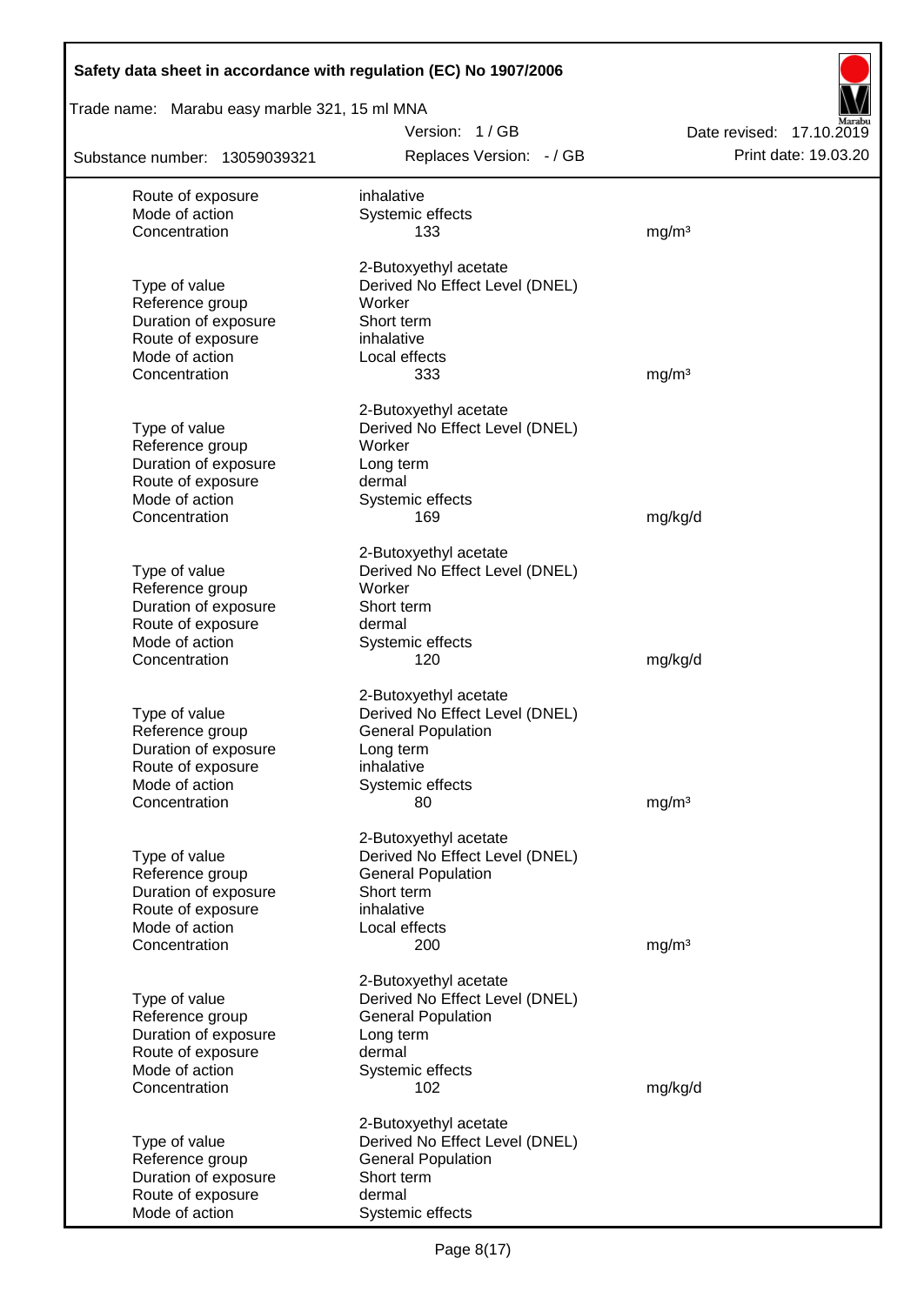| Safety data sheet in accordance with regulation (EC) No 1907/2006                                                |                                                                                                                                      |                          |  |  |  |  |
|------------------------------------------------------------------------------------------------------------------|--------------------------------------------------------------------------------------------------------------------------------------|--------------------------|--|--|--|--|
| Trade name: Marabu easy marble 321, 15 ml MNA                                                                    |                                                                                                                                      |                          |  |  |  |  |
|                                                                                                                  | Version: 1/GB                                                                                                                        | Date revised: 17.10.2019 |  |  |  |  |
| Substance number: 13059039321                                                                                    | Replaces Version: - / GB                                                                                                             | Print date: 19.03.20     |  |  |  |  |
| Concentration                                                                                                    | 72                                                                                                                                   | mg/kg/d                  |  |  |  |  |
| Type of value<br>Reference group<br>Duration of exposure<br>Route of exposure<br>Mode of action<br>Concentration | 2-Butoxyethyl acetate<br>Derived No Effect Level (DNEL)<br><b>General Population</b><br>Long term<br>oral<br>Systemic effects<br>8,6 | mg/kg/d                  |  |  |  |  |
| Type of value<br>Reference group<br>Duration of exposure<br>Route of exposure<br>Mode of action<br>Concentration | 2-Butoxyethyl acetate<br>Derived No Effect Level (DNEL)<br><b>General Population</b><br>Short term<br>oral<br>Systemic effects<br>36 | mg/kg/d                  |  |  |  |  |
| <b>Predicted No Effect Concentration (PNEC)</b>                                                                  |                                                                                                                                      |                          |  |  |  |  |
| 2-Methoxy-1-methylethyl acetate<br>Reference substance<br>Type of value<br><b>Type</b>                           | 2-Methoxy-1-methylethyl acetate<br><b>PNEC</b><br>Freshwater                                                                         |                          |  |  |  |  |
| Concentration                                                                                                    | 0,635                                                                                                                                | mg/l                     |  |  |  |  |
| Type of value<br><b>Type</b><br>Concentration                                                                    | <b>PNEC</b><br>Freshwater sediment<br>3,29                                                                                           | mg/kg                    |  |  |  |  |
| Type of value<br><b>Type</b><br>Concentration<br>Source                                                          | <b>PNEC</b><br>Soil<br>0,29<br>Literature value                                                                                      | mg/kg                    |  |  |  |  |
| Type of value<br><b>Type</b><br>Concentration<br>Source                                                          | <b>PNEC</b><br>Sewage treatment plant (STP)<br>100<br>Literature value                                                               | mg/l                     |  |  |  |  |
| Type of value<br><b>Type</b><br>Concentration<br>Source                                                          | <b>PNEC</b><br>Marine sediment<br>0,329<br>Literature value                                                                          | mg/kg                    |  |  |  |  |
| Type of value<br><b>Type</b><br>Concentration                                                                    | <b>PNEC</b><br>Saltwater<br>0,0635                                                                                                   | mg/l                     |  |  |  |  |
| 1-Methoxy-2-propanol<br>Type of value<br><b>Type</b><br>Concentration                                            | <b>PNEC</b><br>Freshwater<br>10                                                                                                      | mg/l                     |  |  |  |  |
| Type of value<br><b>Type</b><br>Concentration                                                                    | <b>PNEC</b><br>Water<br>41,6                                                                                                         | mg/kg                    |  |  |  |  |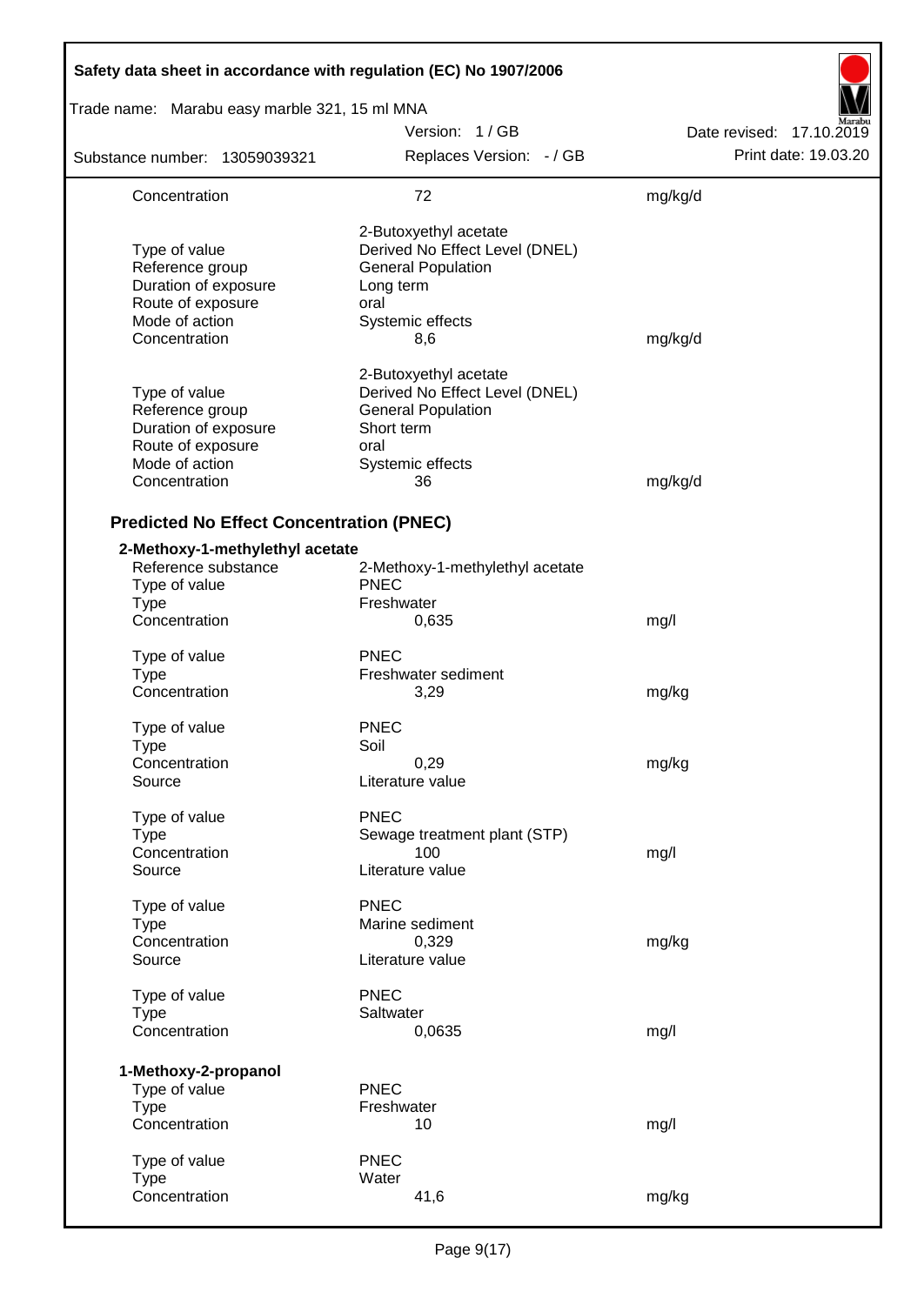| Safety data sheet in accordance with regulation (EC) No 1907/2006                                       |                                                                                      |                          |
|---------------------------------------------------------------------------------------------------------|--------------------------------------------------------------------------------------|--------------------------|
| Trade name: Marabu easy marble 321, 15 ml MNA                                                           | Version: 1/GB                                                                        | Date revised: 17.10.2019 |
| Substance number: 13059039321                                                                           | Replaces Version: - / GB                                                             | Print date: 19.03.20     |
| Type of value<br><b>Type</b><br>Concentration                                                           | <b>PNEC</b><br>Sediment<br>41,6                                                      | mg/kg                    |
| Type of value<br><b>Type</b><br>Concentration                                                           | <b>PNEC</b><br>Marine sediment<br>4,17                                               | mg/kg                    |
| Type of value<br><b>Type</b><br>Concentration                                                           | <b>PNEC</b><br>Soil<br>2,47                                                          | mg/kg                    |
| Type of value<br><b>Type</b><br>Concentration                                                           | <b>PNEC</b><br>Sewage treatment plant (STP)<br>100                                   | mg/l                     |
| 2-Butoxyethyl acetate<br>Reference substance<br>Type of value<br><b>Type</b><br>Concentration<br>Source | 2-Butoxyethyl acetate<br><b>PNEC</b><br>Water<br>0,304<br>Literature value           | mg/l                     |
| Type of value<br><b>Type</b><br>Concentration<br>Source                                                 | 2-Butoxyethyl acetate<br><b>PNEC</b><br>Aquatic<br>0,0304<br>Literature value        | g/                       |
| Type of value<br><b>Type</b><br>Concentration<br>Source                                                 | 2-Butoxyethyl acetate<br><b>PNEC</b><br>Sediment<br>2,03<br>Literature value         | mg/kg                    |
| Type of value<br><b>Type</b><br>Concentration<br>Source                                                 | 2-Butoxyethyl acetate<br><b>PNEC</b><br>Marine sediment<br>0,203<br>Literature value | mg/kg                    |
| Type of value<br><b>Type</b><br>Concentration<br>Source                                                 | 2-Butoxyethyl acetate<br><b>PNEC</b><br>Soil<br>0,68<br>Literature value             | mg/kg                    |

# **8.2. Exposure controls**

## **Exposure controls**

Provide adequate ventilation. Where reasonably practicable this should be achieved by the use of local exhaust ventilation and good general extraction. If these are not sufficient to maintain concentrations of particulates and solvent vapour below the OEL, suitable respiratory protection must be worn.

## **Respiratory protection**

If workers are exposed to concentrations above the exposure limit they must use appropriate, certified respirators. Full mask, filter A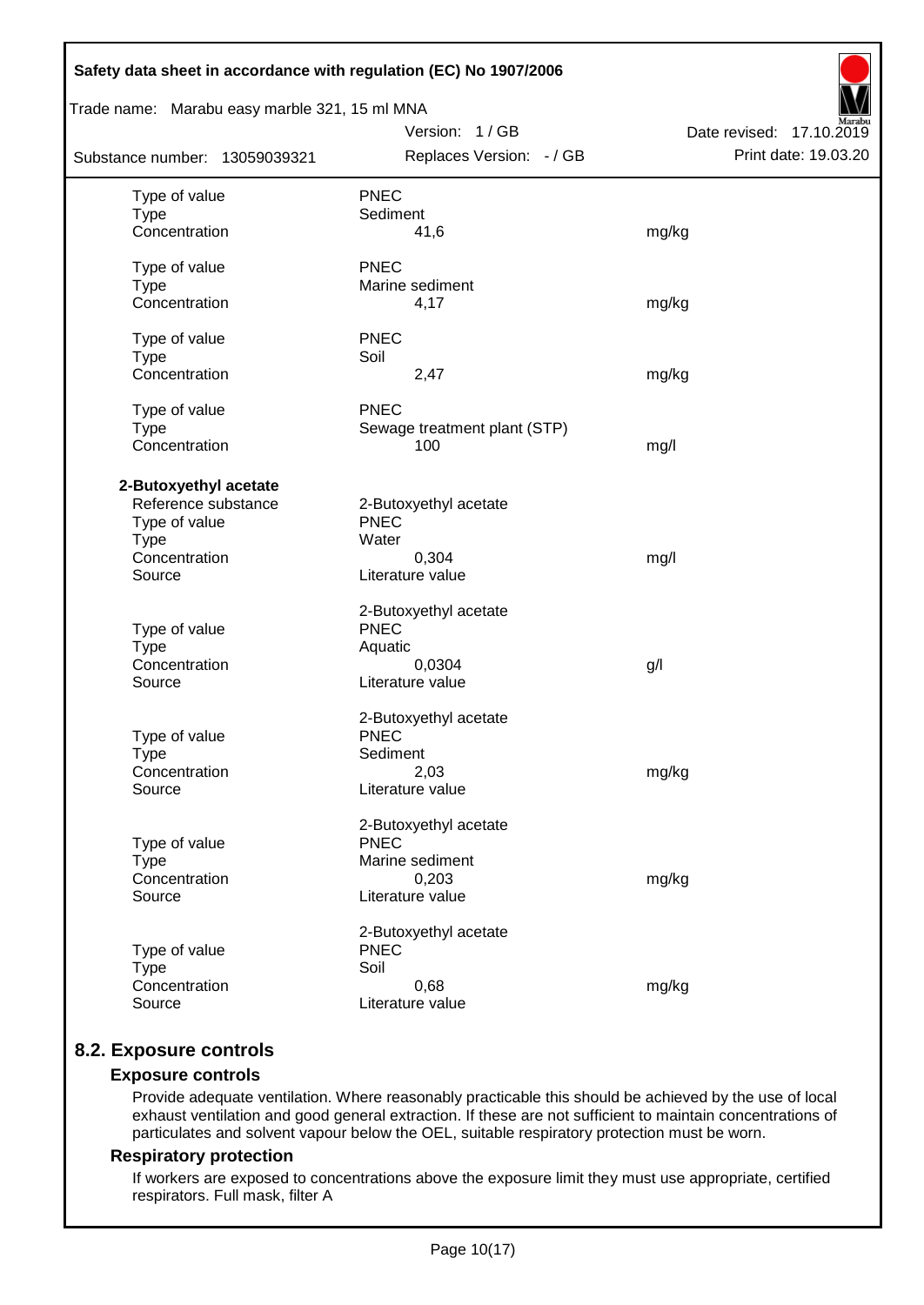| Safety data sheet in accordance with regulation (EC) No 1907/2006                                                              |                                                                                                                                            |                                                                                                       |  |  |  |  |  |  |  |
|--------------------------------------------------------------------------------------------------------------------------------|--------------------------------------------------------------------------------------------------------------------------------------------|-------------------------------------------------------------------------------------------------------|--|--|--|--|--|--|--|
| Trade name: Marabu easy marble 321, 15 ml MNA                                                                                  |                                                                                                                                            |                                                                                                       |  |  |  |  |  |  |  |
|                                                                                                                                | Version: 1/GB                                                                                                                              | Date revised: 17.10.2019                                                                              |  |  |  |  |  |  |  |
| Substance number: 13059039321                                                                                                  | Replaces Version: - / GB                                                                                                                   | Print date: 19.03.20                                                                                  |  |  |  |  |  |  |  |
| <b>Hand protection</b>                                                                                                         |                                                                                                                                            |                                                                                                       |  |  |  |  |  |  |  |
|                                                                                                                                |                                                                                                                                            | There is no one glove material or combination of materials that will give unlimited resistance to any |  |  |  |  |  |  |  |
|                                                                                                                                | individual or combination of chemicals.<br>For prolonged or repeated handling nitrile rubber gloves with textile undergloves are required. |                                                                                                       |  |  |  |  |  |  |  |
| <b>Material thickness</b><br>>                                                                                                 | 0,5<br>mm                                                                                                                                  |                                                                                                       |  |  |  |  |  |  |  |
| Breakthrough time<br>$\overline{a}$                                                                                            | 30<br>min                                                                                                                                  |                                                                                                       |  |  |  |  |  |  |  |
| The breakthrough time must be greater than the end use time of the product.                                                    |                                                                                                                                            |                                                                                                       |  |  |  |  |  |  |  |
|                                                                                                                                |                                                                                                                                            | The instructions and information provided by the glove manufacturer on use, storage, maintenance and  |  |  |  |  |  |  |  |
| replacement must be followed.<br>Gloves should be replaced regularly and if there is any sign of damage to the glove material. |                                                                                                                                            |                                                                                                       |  |  |  |  |  |  |  |
| Always ensure that gloves are free from defects and that they are stored and used correctly.                                   |                                                                                                                                            |                                                                                                       |  |  |  |  |  |  |  |
|                                                                                                                                |                                                                                                                                            | The performance or effectiveness of the glove may be reduced by physical/ chemical damage and poor    |  |  |  |  |  |  |  |
| maintenance.                                                                                                                   |                                                                                                                                            |                                                                                                       |  |  |  |  |  |  |  |
|                                                                                                                                |                                                                                                                                            | Barrier creams may help to protect the exposed areas of the skin, they should however not be applied  |  |  |  |  |  |  |  |
| once exposure has occurred.                                                                                                    |                                                                                                                                            |                                                                                                       |  |  |  |  |  |  |  |
| Eye protection                                                                                                                 |                                                                                                                                            |                                                                                                       |  |  |  |  |  |  |  |
| Use safety eyewear designed to protect against splash of liquids.                                                              |                                                                                                                                            |                                                                                                       |  |  |  |  |  |  |  |
| <b>Body protection</b>                                                                                                         |                                                                                                                                            |                                                                                                       |  |  |  |  |  |  |  |
| Cotton or cotton/synthetic overalls or coveralls are normally suitable.                                                        |                                                                                                                                            |                                                                                                       |  |  |  |  |  |  |  |
|                                                                                                                                |                                                                                                                                            |                                                                                                       |  |  |  |  |  |  |  |
| <b>SECTION 9: Physical and chemical properties</b>                                                                             |                                                                                                                                            |                                                                                                       |  |  |  |  |  |  |  |
| 9.1. Information on basic physical and chemical properties                                                                     |                                                                                                                                            |                                                                                                       |  |  |  |  |  |  |  |
| Form                                                                                                                           | Liquid                                                                                                                                     |                                                                                                       |  |  |  |  |  |  |  |
| <b>Colour</b>                                                                                                                  | coloured                                                                                                                                   |                                                                                                       |  |  |  |  |  |  |  |
| <b>Odour</b>                                                                                                                   | solvent-like                                                                                                                               |                                                                                                       |  |  |  |  |  |  |  |
| <b>Odour threshold</b>                                                                                                         |                                                                                                                                            |                                                                                                       |  |  |  |  |  |  |  |
| Remarks                                                                                                                        | No data available                                                                                                                          |                                                                                                       |  |  |  |  |  |  |  |
| pH value                                                                                                                       |                                                                                                                                            |                                                                                                       |  |  |  |  |  |  |  |
| Remarks                                                                                                                        | Not applicable                                                                                                                             |                                                                                                       |  |  |  |  |  |  |  |
| <b>Melting point</b>                                                                                                           |                                                                                                                                            |                                                                                                       |  |  |  |  |  |  |  |
| Remarks                                                                                                                        | not determined                                                                                                                             |                                                                                                       |  |  |  |  |  |  |  |
| <b>Freezing point</b>                                                                                                          |                                                                                                                                            |                                                                                                       |  |  |  |  |  |  |  |
| <b>Remarks</b>                                                                                                                 | not determined                                                                                                                             |                                                                                                       |  |  |  |  |  |  |  |
| Initial boiling point and boiling range                                                                                        |                                                                                                                                            |                                                                                                       |  |  |  |  |  |  |  |
| Value                                                                                                                          | 120<br>appr.                                                                                                                               | $^{\circ}C$                                                                                           |  |  |  |  |  |  |  |
| Pressure                                                                                                                       | 1.013<br>hPa                                                                                                                               |                                                                                                       |  |  |  |  |  |  |  |
| Source                                                                                                                         | Literature value                                                                                                                           |                                                                                                       |  |  |  |  |  |  |  |
| <b>Flash point</b>                                                                                                             |                                                                                                                                            |                                                                                                       |  |  |  |  |  |  |  |
| Value                                                                                                                          | 30                                                                                                                                         | °C                                                                                                    |  |  |  |  |  |  |  |
| Method                                                                                                                         | ASTM D 6450 (CCCFP)                                                                                                                        |                                                                                                       |  |  |  |  |  |  |  |
| Evaporation rate (ether $= 1$ ) :                                                                                              |                                                                                                                                            |                                                                                                       |  |  |  |  |  |  |  |
| Remarks                                                                                                                        | not determined                                                                                                                             |                                                                                                       |  |  |  |  |  |  |  |
| <b>Flammability (solid, gas)</b><br>Not applicable                                                                             |                                                                                                                                            |                                                                                                       |  |  |  |  |  |  |  |
| Upper/lower flammability or explosive limits                                                                                   |                                                                                                                                            |                                                                                                       |  |  |  |  |  |  |  |

**Upper/lower flammability or explosive limits** Lower explosion limit appr. 0,7 metal appression to  $\%(V)$ Upper explosion limit appr. 13,7  $\%(V)$ Source Literature value **Vapour pressure**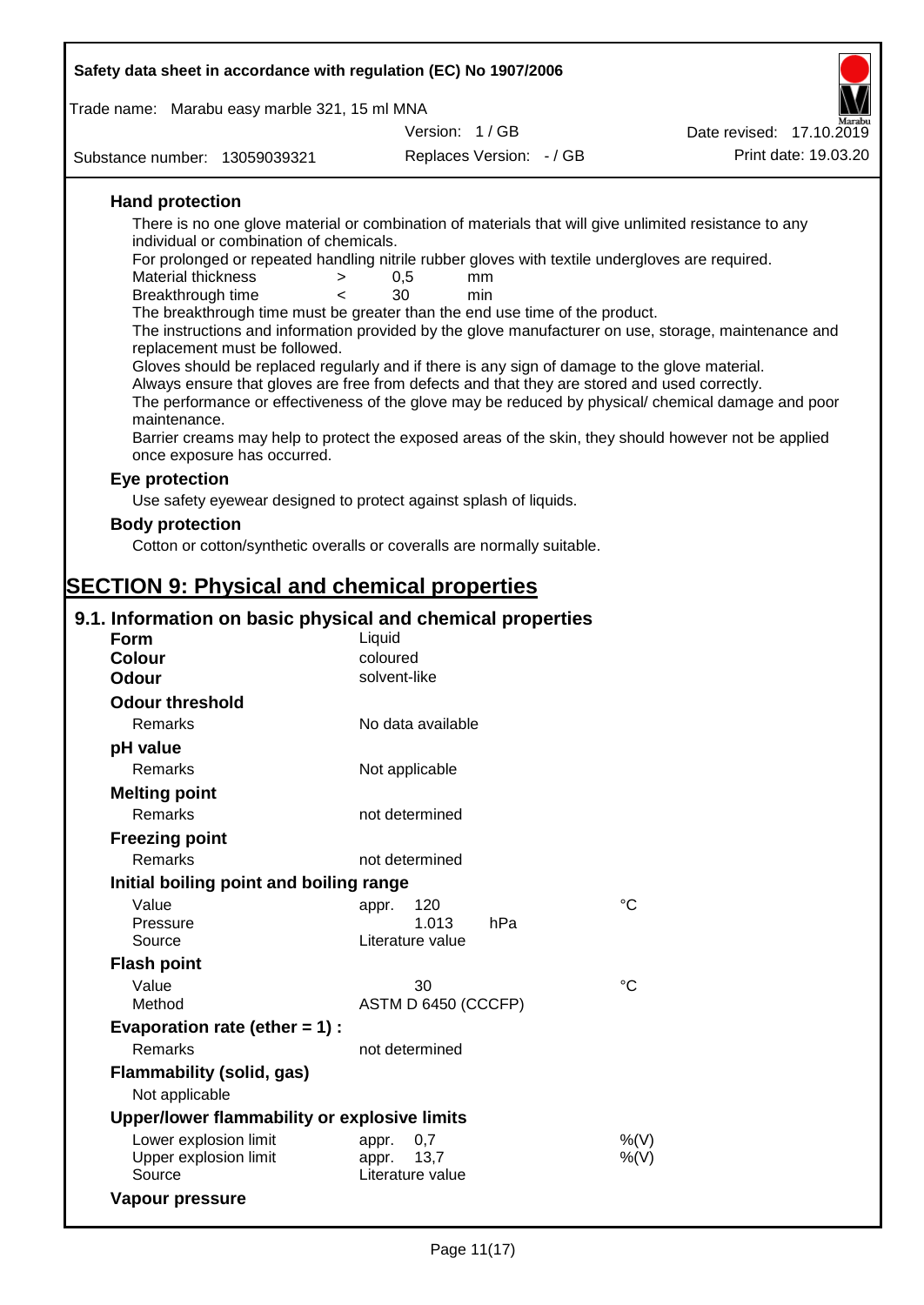| Safety data sheet in accordance with regulation (EC) No 1907/2006 |                          |                 |    |                   |                          |
|-------------------------------------------------------------------|--------------------------|-----------------|----|-------------------|--------------------------|
| Trade name: Marabu easy marble 321, 15 ml MNA                     | Version: 1/GB            |                 |    |                   | Date revised: 17.10.2019 |
|                                                                   | Replaces Version: - / GB |                 |    |                   | Print date: 19.03.20     |
| Substance number: 13059039321                                     |                          |                 |    |                   |                          |
| Value                                                             | 8                        |                 |    | hPa               |                          |
| Temperature                                                       | 20                       | $\rm ^{\circ}C$ |    |                   |                          |
| Method                                                            | calculated               |                 |    |                   |                          |
| <b>Vapour density</b>                                             |                          |                 |    |                   |                          |
| Remarks                                                           | not determined           |                 |    |                   |                          |
| <b>Density</b>                                                    |                          |                 |    |                   |                          |
| Value                                                             | 1,08                     |                 |    | g/cm <sup>3</sup> |                          |
| Temperature                                                       | 20                       | $\rm ^{\circ}C$ |    |                   |                          |
| Method                                                            | <b>DIN EN ISO 2811</b>   |                 |    |                   |                          |
| Solubility in water                                               |                          |                 |    |                   |                          |
| Remarks                                                           | partially miscible       |                 |    |                   |                          |
| <b>Partition coefficient: n-octanol/water</b>                     |                          |                 |    |                   |                          |
| Remarks                                                           | Not applicable           |                 |    |                   |                          |
| Ignition temperature                                              |                          |                 |    |                   |                          |
| Value                                                             | 200<br>appr.             |                 |    | $\rm ^{\circ}C$   |                          |
| Source                                                            | Literature value         |                 |    |                   |                          |
| <b>Viscosity</b>                                                  |                          |                 |    |                   |                          |
| dynamic                                                           |                          |                 |    |                   |                          |
| Value                                                             | 30                       | to              | 50 | mPa.s             |                          |
| Temperature                                                       | 40                       | $\rm ^{\circ}C$ |    |                   |                          |
| <b>Efflux time</b>                                                |                          |                 |    |                   |                          |
| Value                                                             | 25                       | to              | 70 | s                 |                          |
| Temperature                                                       | 20                       | $\rm ^{\circ}C$ |    |                   |                          |
| Method                                                            | DIN 53211 4 mm           |                 |    |                   |                          |
| <b>Explosive properties</b>                                       |                          |                 |    |                   |                          |
| evaluation                                                        | no                       |                 |    |                   |                          |
| <b>Oxidising properties</b>                                       |                          |                 |    |                   |                          |
| evaluation                                                        | None known               |                 |    |                   |                          |
| 9.2. Other information                                            |                          |                 |    |                   |                          |
| <b>Other information</b>                                          |                          |                 |    |                   |                          |

The physical specifications are approximate values and refer to the used safety relevant component(s).

# **SECTION 10: Stability and reactivity**

# **10.1. Reactivity**

No hazardous reactions when stored and handled according to prescribed instructions.

# **10.2. Chemical stability**

Stable under recommended storage and handling conditions (see section 7).

# **10.3. Possibility of hazardous reactions**

Keep away from oxidising agents, strongly alkaline and strongly acid materials in order to avoid exothermic reactions.

# **10.4. Conditions to avoid**

When exposed to high temperatures may produce hazardous decomposition products.

# **10.5. Incompatible materials**

No hazardous reactions when stored and handled according to prescribed instructions.

# **10.6. Hazardous decomposition products**

See chapter 5.2 (Firefighting measures - Special hazards arising from the substance or mixture).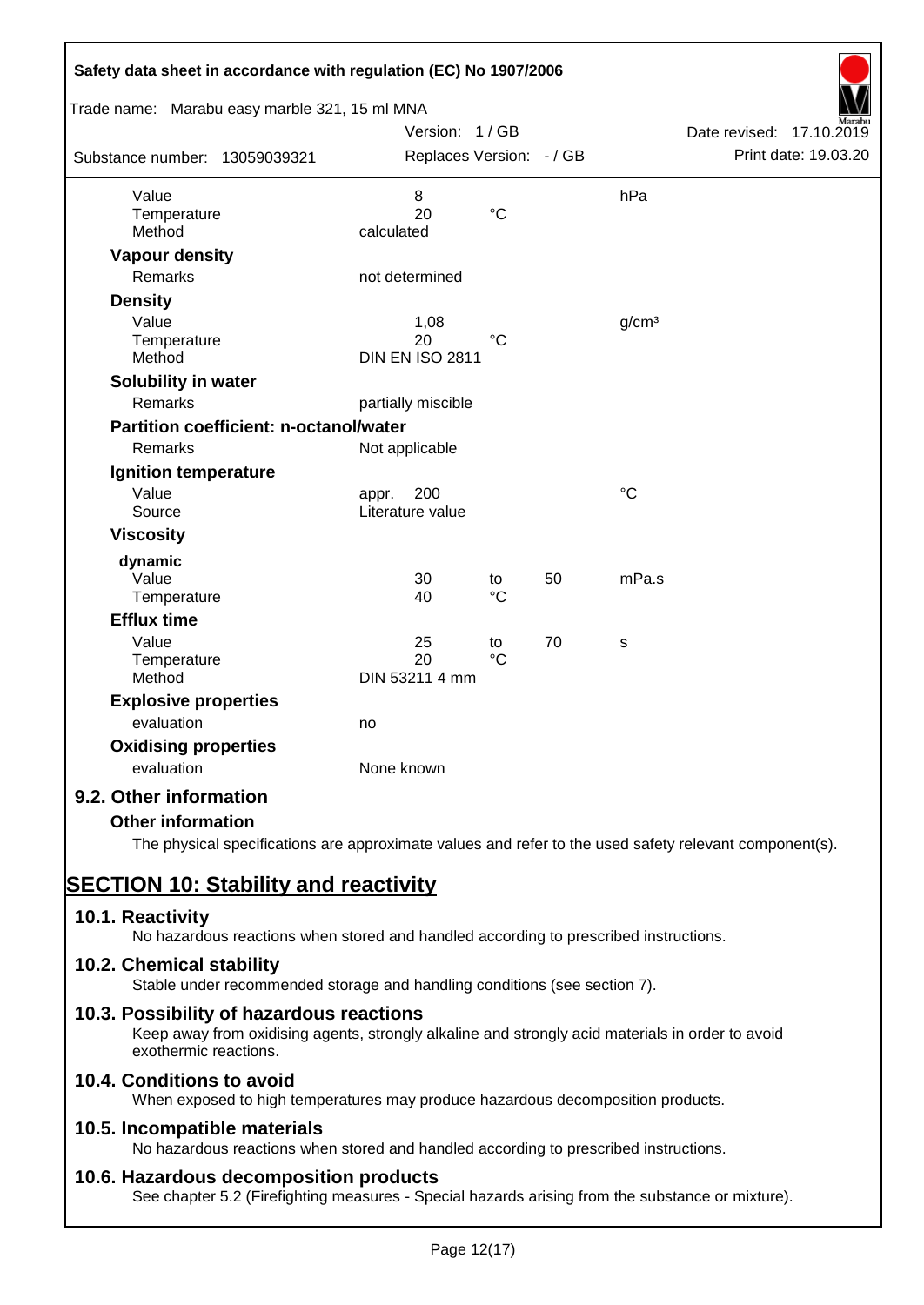| Safety data sheet in accordance with regulation (EC) No 1907/2006                                                                                                                                          |                                                                   |                                      |                                                                   |                          |  |  |
|------------------------------------------------------------------------------------------------------------------------------------------------------------------------------------------------------------|-------------------------------------------------------------------|--------------------------------------|-------------------------------------------------------------------|--------------------------|--|--|
| Trade name: Marabu easy marble 321, 15 ml MNA                                                                                                                                                              |                                                                   |                                      |                                                                   |                          |  |  |
|                                                                                                                                                                                                            |                                                                   | Version: 1/GB                        |                                                                   | Date revised: 17.10.2019 |  |  |
| Substance number: 13059039321                                                                                                                                                                              |                                                                   | Replaces Version: - / GB             |                                                                   | Print date: 19.03.20     |  |  |
|                                                                                                                                                                                                            |                                                                   |                                      |                                                                   |                          |  |  |
|                                                                                                                                                                                                            |                                                                   |                                      |                                                                   |                          |  |  |
| <b>SECTION 11: Toxicological information</b>                                                                                                                                                               |                                                                   |                                      |                                                                   |                          |  |  |
| 11.1. Information on toxicological effects                                                                                                                                                                 |                                                                   |                                      |                                                                   |                          |  |  |
| <b>Acute oral toxicity (Components)</b>                                                                                                                                                                    |                                                                   |                                      |                                                                   |                          |  |  |
| 1-Methoxy-2-propanol                                                                                                                                                                                       |                                                                   |                                      |                                                                   |                          |  |  |
| Species                                                                                                                                                                                                    | rat                                                               |                                      |                                                                   |                          |  |  |
| LD50                                                                                                                                                                                                       |                                                                   | 5200                                 | mg/kg                                                             |                          |  |  |
| <b>Acute dermal toxicity (Components)</b>                                                                                                                                                                  |                                                                   |                                      |                                                                   |                          |  |  |
| 1-Methoxy-2-propanol                                                                                                                                                                                       |                                                                   |                                      |                                                                   |                          |  |  |
| Species<br>LD50                                                                                                                                                                                            | rabbit                                                            | 14000                                |                                                                   |                          |  |  |
| <b>Acute inhalational toxicity</b>                                                                                                                                                                         |                                                                   |                                      | mg/kg                                                             |                          |  |  |
| Remarks                                                                                                                                                                                                    |                                                                   |                                      | Based on available data, the classification criteria are not met. |                          |  |  |
| <b>Skin corrosion/irritation</b>                                                                                                                                                                           |                                                                   |                                      |                                                                   |                          |  |  |
| Remarks                                                                                                                                                                                                    |                                                                   |                                      | Based on available data, the classification criteria are not met. |                          |  |  |
| Serious eye damage/irritation                                                                                                                                                                              |                                                                   |                                      |                                                                   |                          |  |  |
| Remarks                                                                                                                                                                                                    |                                                                   |                                      | Based on available data, the classification criteria are not met. |                          |  |  |
| <b>Sensitization</b>                                                                                                                                                                                       |                                                                   |                                      |                                                                   |                          |  |  |
| Remarks                                                                                                                                                                                                    |                                                                   |                                      | Based on available data, the classification criteria are not met. |                          |  |  |
| <b>Mutagenicity</b>                                                                                                                                                                                        |                                                                   |                                      |                                                                   |                          |  |  |
| Remarks                                                                                                                                                                                                    | Based on available data, the classification criteria are not met. |                                      |                                                                   |                          |  |  |
| <b>Reproductive toxicity</b>                                                                                                                                                                               |                                                                   |                                      |                                                                   |                          |  |  |
| Remarks                                                                                                                                                                                                    |                                                                   |                                      | Based on available data, the classification criteria are not met. |                          |  |  |
| Carcinogenicity                                                                                                                                                                                            |                                                                   |                                      |                                                                   |                          |  |  |
| Remarks                                                                                                                                                                                                    |                                                                   |                                      | Based on available data, the classification criteria are not met. |                          |  |  |
| <b>Specific Target Organ Toxicity (STOT)</b>                                                                                                                                                               |                                                                   |                                      |                                                                   |                          |  |  |
| <b>Single exposure</b>                                                                                                                                                                                     |                                                                   |                                      |                                                                   |                          |  |  |
| Remarks                                                                                                                                                                                                    |                                                                   | The classification criteria are met. |                                                                   |                          |  |  |
| evaluation                                                                                                                                                                                                 |                                                                   | May cause drowsiness or dizziness.   |                                                                   |                          |  |  |
| <b>Repeated exposure</b>                                                                                                                                                                                   |                                                                   |                                      |                                                                   |                          |  |  |
| Remarks                                                                                                                                                                                                    |                                                                   |                                      | Based on available data, the classification criteria are not met. |                          |  |  |
| <b>Aspiration hazard</b>                                                                                                                                                                                   |                                                                   |                                      |                                                                   |                          |  |  |
| Based on available data, the classification criteria are not met.                                                                                                                                          |                                                                   |                                      |                                                                   |                          |  |  |
| <b>Experience in practice</b>                                                                                                                                                                              |                                                                   |                                      |                                                                   |                          |  |  |
| Exposure to component solvents vapours concentration in excess of the stated occupational exposure<br>limit may result in adverse health effects such as mucous membrane and respiratory system irritation |                                                                   |                                      |                                                                   |                          |  |  |

and adverse effects on kidney, liver and central nervous system. Symptoms and signs include headache, dizziness, fatigue, muscular weakness, drowsiness and in extreme cases, loss of consciousness. Solvents may cause some of the above effects by absorption through the skin. Repeated or prolonged contact with the mixture may cause removal of natural fat from the skin resulting in non-allergic contact dermatitis and absorption through the skin. The liquid splashed in the eyes may cause irritation and reversible damage. Ingestion may cause nausea, diarrhoea and vomiting. This takes into account, where known, delayed and immediate effects and also chronic effects of components from short-term and long-term exposure by oral, inhalation and dermal routes of exposure and eye contact.

#### **Other information**

There are no data available on the mixture itself.

The mixture has been assessed following the additivity method of the CLP Regulation (EC) No 1272/2008 and classified for toxicological hazards accordingly.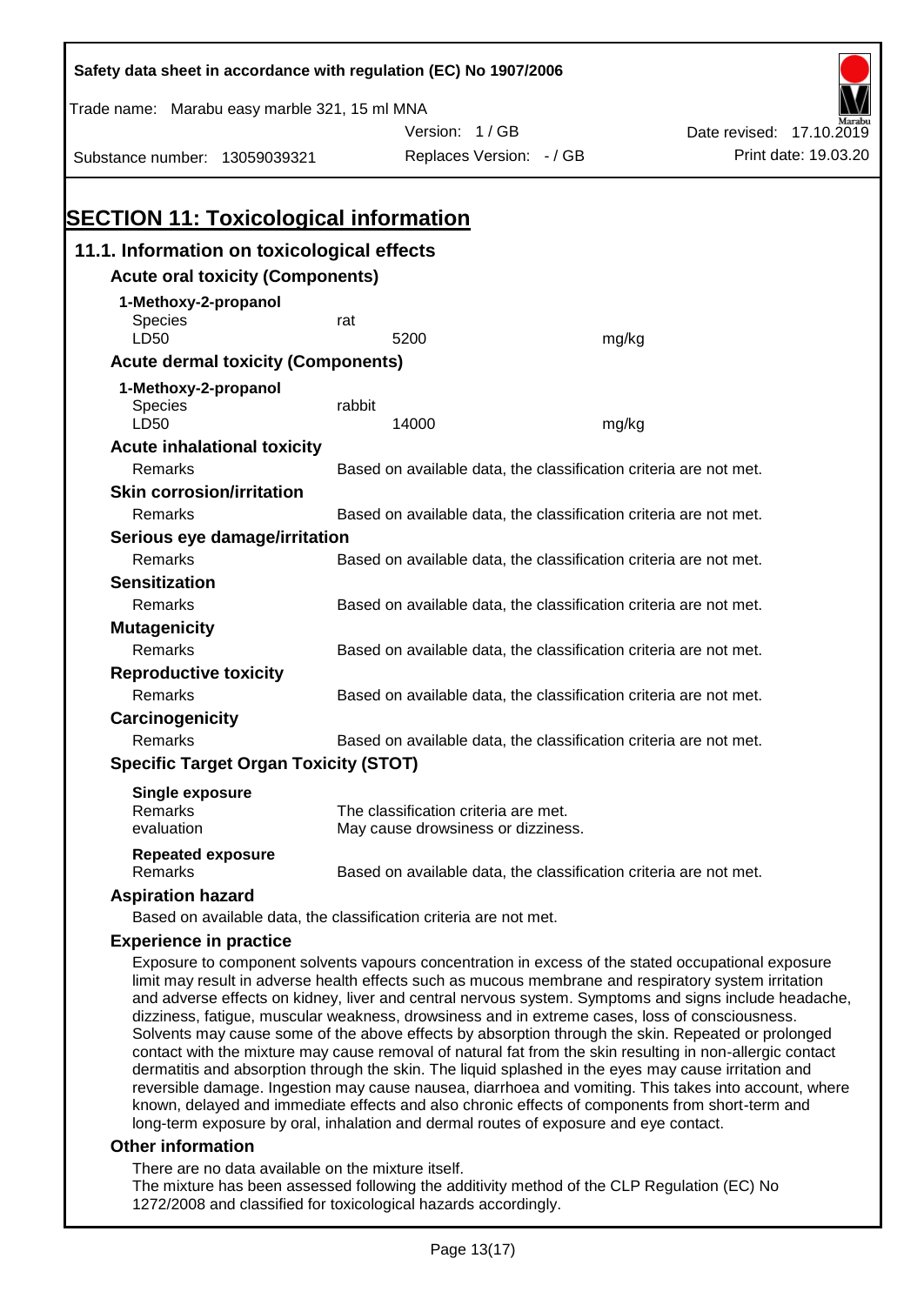| Safety data sheet in accordance with regulation (EC) No 1907/2006                                                                                                                              |                       |                                      |                                                    |                                                                                                  |
|------------------------------------------------------------------------------------------------------------------------------------------------------------------------------------------------|-----------------------|--------------------------------------|----------------------------------------------------|--------------------------------------------------------------------------------------------------|
| Trade name: Marabu easy marble 321, 15 ml MNA                                                                                                                                                  |                       |                                      |                                                    |                                                                                                  |
|                                                                                                                                                                                                |                       | Version: 1/GB                        |                                                    | Date revised: 17.10.2019                                                                         |
| Substance number: 13059039321                                                                                                                                                                  |                       | Replaces Version: - / GB             |                                                    | Print date: 19.03.20                                                                             |
| <b>SECTION 12: Ecological information</b>                                                                                                                                                      |                       |                                      |                                                    |                                                                                                  |
| 12.1. Toxicity                                                                                                                                                                                 |                       |                                      |                                                    |                                                                                                  |
| <b>General information</b><br>There are no data available on the mixture itself. Do not allow to enter drains or water courses. The<br>and is not classified as dangerous for the environment. |                       |                                      |                                                    | mixture has been assessed following the summation method of the CLP Regulation (EC) No 1272/2008 |
| <b>Fish toxicity (Components)</b>                                                                                                                                                              |                       |                                      |                                                    |                                                                                                  |
| 1-Methoxy-2-propanol                                                                                                                                                                           |                       |                                      |                                                    |                                                                                                  |
| <b>Species</b><br>LC <sub>0</sub>                                                                                                                                                              | $\geq$                | golden orfe (Leuciscus idus)<br>4600 | mg/l                                               |                                                                                                  |
| Duration of exposure                                                                                                                                                                           |                       | 96<br>h.                             |                                                    |                                                                                                  |
| <b>Daphnia toxicity (Components)</b>                                                                                                                                                           |                       |                                      |                                                    |                                                                                                  |
| 1-Methoxy-2-propanol                                                                                                                                                                           |                       |                                      |                                                    |                                                                                                  |
| Species                                                                                                                                                                                        | Daphnia magna         |                                      |                                                    |                                                                                                  |
| <b>EC50</b>                                                                                                                                                                                    |                       | 23300                                | mg/l                                               |                                                                                                  |
| Duration of exposure                                                                                                                                                                           |                       | 48<br>h                              |                                                    |                                                                                                  |
| <b>Algae toxicity (Components)</b>                                                                                                                                                             |                       |                                      |                                                    |                                                                                                  |
| 1-Methoxy-2-propanol                                                                                                                                                                           |                       |                                      |                                                    |                                                                                                  |
| Species<br><b>EC50</b>                                                                                                                                                                         | Desmodesmus<br>$\geq$ | 1000                                 | mg/l                                               |                                                                                                  |
| Duration of exposure                                                                                                                                                                           |                       | 168<br>h                             |                                                    |                                                                                                  |
| <b>Bacteria toxicity (Components)</b>                                                                                                                                                          |                       |                                      |                                                    |                                                                                                  |
| 1-Methoxy-2-propanol                                                                                                                                                                           |                       |                                      |                                                    |                                                                                                  |
| Species                                                                                                                                                                                        | activated sludge      |                                      |                                                    |                                                                                                  |
| <b>EC50</b>                                                                                                                                                                                    | $\geq$                | 1000                                 | mg/l                                               |                                                                                                  |
| 12.2. Persistence and degradability                                                                                                                                                            |                       |                                      |                                                    |                                                                                                  |
| <b>General information</b>                                                                                                                                                                     |                       |                                      |                                                    |                                                                                                  |
| No data available                                                                                                                                                                              |                       |                                      |                                                    |                                                                                                  |
| <b>Biodegradability (Components)</b>                                                                                                                                                           |                       |                                      |                                                    |                                                                                                  |
| 1-Methoxy-2-propanol                                                                                                                                                                           |                       |                                      |                                                    |                                                                                                  |
| Value                                                                                                                                                                                          |                       | 90                                   | %                                                  |                                                                                                  |
| Duration of test<br>evaluation                                                                                                                                                                 |                       | 28<br>d                              | Readily biodegradable (according to OECD criteria) |                                                                                                  |
| Method                                                                                                                                                                                         | <b>OECD 301 F</b>     |                                      |                                                    |                                                                                                  |
| 12.3. Bioaccumulative potential                                                                                                                                                                |                       |                                      |                                                    |                                                                                                  |
| <b>General information</b>                                                                                                                                                                     |                       |                                      |                                                    |                                                                                                  |
| There are no data available on the mixture itself.                                                                                                                                             |                       |                                      |                                                    |                                                                                                  |
| <b>Partition coefficient: n-octanol/water</b>                                                                                                                                                  |                       |                                      |                                                    |                                                                                                  |
| Remarks                                                                                                                                                                                        |                       | Not applicable                       |                                                    |                                                                                                  |
|                                                                                                                                                                                                |                       |                                      |                                                    |                                                                                                  |
| 12.4. Mobility in soil                                                                                                                                                                         |                       |                                      |                                                    |                                                                                                  |
| <b>General information</b>                                                                                                                                                                     |                       |                                      |                                                    |                                                                                                  |
| There are no data available on the mixture itself.                                                                                                                                             |                       |                                      |                                                    |                                                                                                  |
| 12.5. Results of PBT and vPvB assessment                                                                                                                                                       |                       |                                      |                                                    |                                                                                                  |
| <b>General information</b>                                                                                                                                                                     |                       |                                      |                                                    |                                                                                                  |
| There are no data available on the mixture itself.                                                                                                                                             |                       |                                      |                                                    |                                                                                                  |

Ī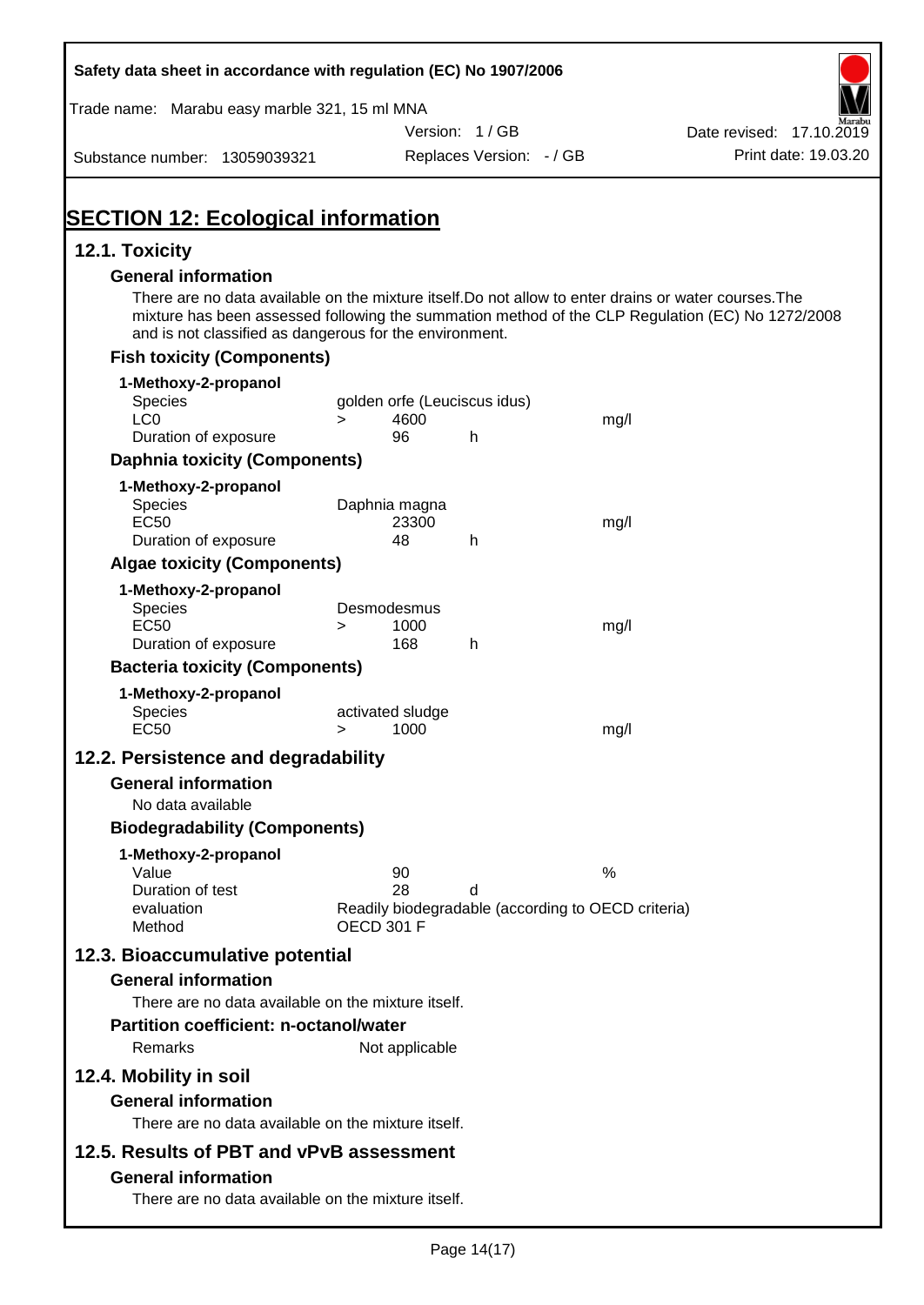#### **Safety data sheet in accordance with regulation (EC) No 1907/2006**

Trade name: Marabu easy marble 321, 15 ml MNA

Version: 1 / GB

Substance number: 13059039321

Replaces Version: - / GB Print date: 19.03.20 Date revised: 17.10.2019

## **12.6. Other adverse effects**

#### **General information**

There are no data available on the mixture itself.

# **SECTION 13: Disposal considerations**

## **13.1. Waste treatment methods**

#### **Disposal recommendations for the product**

Do not allow to enter drains or water courses.

Wastes and emptied containers should be classified in accordance with relevant national regulation. The European Waste Catalogue classification of this product, when disposed of as waste is

EWC waste code 08 01 11<sup>\*</sup> waste paint and varnish containing organic solvents or other dangerous substances

If this product is mixed with other wastes, the original waste product code may no longer apply and the appropriate code should be assigned.

For further information contact your local waste authority.

### **Disposal recommendations for packaging**

Using information provided in this safety data sheet, advice should be obtained from the relevant waste authority on the classification of empty containers.

Empty containers must be scrapped or reconditioned.

Not emptied containers are hazardous waste (waste code number 150110).

# **SECTION 14: Transport information**

**Information for all modes of transport**

|                                     | <b>Land transport ADR/RID</b> | <b>Marine transport</b><br><b>IMDG/GGVSee</b> | Air transport<br><b>ICAO/IATA</b> |
|-------------------------------------|-------------------------------|-----------------------------------------------|-----------------------------------|
| Tunnel restriction code             | D/E                           |                                               |                                   |
| 14.1. UN number                     | 1263                          | 1263                                          | 1263                              |
| 14.2. UN proper shipping name       | <b>PAINT</b>                  | <b>PAINT</b>                                  | <b>PAINT</b>                      |
| 14.3. Transport hazard<br>class(es) | 3                             | $\mathbf{3}$                                  | 3                                 |
| Label                               |                               |                                               |                                   |
| 14.4. Packing group                 | Ш                             | Ш                                             | Ш                                 |
| Special provision                   | 640E                          |                                               |                                   |
| <b>Limited Quantity</b>             | 51                            |                                               |                                   |
| Transport category                  | 3                             |                                               |                                   |
| 14.5. Environmental hazards         |                               | no                                            |                                   |
|                                     |                               |                                               |                                   |

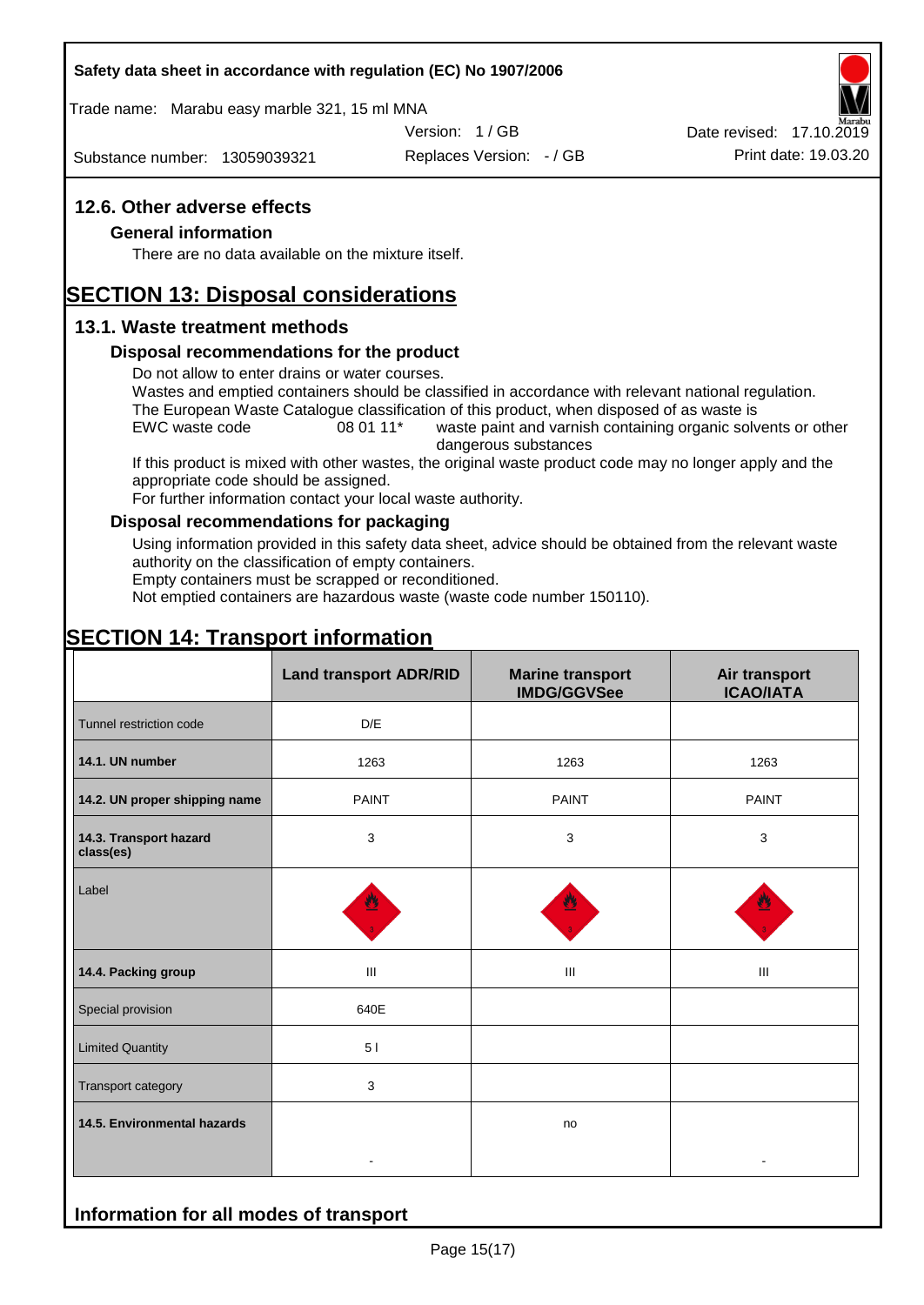| Safety data sheet in accordance with regulation (EC) No 1907/2006                                       |                                                                                                                                                                                                                                                            |                                                                                |                              |                                                              |    |                          |                      |
|---------------------------------------------------------------------------------------------------------|------------------------------------------------------------------------------------------------------------------------------------------------------------------------------------------------------------------------------------------------------------|--------------------------------------------------------------------------------|------------------------------|--------------------------------------------------------------|----|--------------------------|----------------------|
|                                                                                                         | Trade name: Marabu easy marble 321, 15 ml MNA                                                                                                                                                                                                              |                                                                                |                              |                                                              |    |                          |                      |
|                                                                                                         |                                                                                                                                                                                                                                                            |                                                                                | Version: 1/GB                |                                                              |    | Date revised: 17.10.2019 |                      |
| Substance number: 13059039321                                                                           |                                                                                                                                                                                                                                                            |                                                                                | Replaces Version: - / GB     |                                                              |    |                          | Print date: 19.03.20 |
|                                                                                                         | 14.6. Special precautions for user<br>Transport within the user's premises:<br>Always transport in closed containers that are upright and secure.<br>Ensure that persons transporting the product know what to do in the event of an accident or spillage. |                                                                                |                              |                                                              |    |                          |                      |
| <b>Other information</b><br>no                                                                          | 14.7. Transport in bulk according to Annex II of Marpol and the IBC Code                                                                                                                                                                                   |                                                                                |                              |                                                              |    |                          |                      |
| <b>SECTION 15: Regulatory information</b>                                                               |                                                                                                                                                                                                                                                            |                                                                                |                              |                                                              |    |                          |                      |
| 15.1. Safety, health and environmental regulations/legislation specific for the substance<br>or mixture |                                                                                                                                                                                                                                                            |                                                                                |                              |                                                              |    |                          |                      |
|                                                                                                         | Major-accident categories acc. 96/82/EC                                                                                                                                                                                                                    |                                                                                |                              |                                                              |    |                          |                      |
| Category                                                                                                | 6                                                                                                                                                                                                                                                          | Flammable                                                                      |                              | 5.000.000                                                    | kg | 50.000.000               | kg                   |
| <b>VOC</b>                                                                                              |                                                                                                                                                                                                                                                            |                                                                                |                              |                                                              |    |                          |                      |
| VOC (EU)<br>VOC (EU)                                                                                    |                                                                                                                                                                                                                                                            | 73,35                                                                          | %<br>792,2                   | g/l                                                          |    |                          |                      |
| <b>Other information</b>                                                                                |                                                                                                                                                                                                                                                            |                                                                                |                              |                                                              |    |                          |                      |
|                                                                                                         | The product does not contain substances of very high concern (SVHC).                                                                                                                                                                                       |                                                                                |                              |                                                              |    |                          |                      |
| <b>Other information</b>                                                                                |                                                                                                                                                                                                                                                            |                                                                                |                              |                                                              |    |                          |                      |
|                                                                                                         | All components are contained in the TSCA inventory or exempted.                                                                                                                                                                                            |                                                                                |                              |                                                              |    |                          |                      |
|                                                                                                         | All components are contained in the DSL or NDSL inventory.                                                                                                                                                                                                 |                                                                                |                              |                                                              |    |                          |                      |
| 15.2. Chemical safety assessment                                                                        |                                                                                                                                                                                                                                                            |                                                                                |                              |                                                              |    |                          |                      |
|                                                                                                         | For this preparation a chemical safety assessment has not been carried out.                                                                                                                                                                                |                                                                                |                              |                                                              |    |                          |                      |
|                                                                                                         |                                                                                                                                                                                                                                                            |                                                                                |                              |                                                              |    |                          |                      |
| <b>SECTION 16: Other information</b>                                                                    |                                                                                                                                                                                                                                                            |                                                                                |                              |                                                              |    |                          |                      |
|                                                                                                         | <b>Hazard statements listed in Chapter 3</b>                                                                                                                                                                                                               |                                                                                |                              |                                                              |    |                          |                      |
| <b>EUH066</b><br>H226                                                                                   |                                                                                                                                                                                                                                                            |                                                                                | Flammable liquid and vapour. | Repeated exposure may cause skin dryness or cracking.        |    |                          |                      |
| H302                                                                                                    |                                                                                                                                                                                                                                                            | Harmful if swallowed.                                                          |                              |                                                              |    |                          |                      |
| H304                                                                                                    |                                                                                                                                                                                                                                                            |                                                                                |                              |                                                              |    |                          |                      |
| H312                                                                                                    |                                                                                                                                                                                                                                                            | May be fatal if swallowed and enters airways.<br>Harmful in contact with skin. |                              |                                                              |    |                          |                      |
| H315                                                                                                    |                                                                                                                                                                                                                                                            | Causes skin irritation.                                                        |                              |                                                              |    |                          |                      |
| H318                                                                                                    |                                                                                                                                                                                                                                                            | Causes serious eye damage.                                                     |                              |                                                              |    |                          |                      |
| H332                                                                                                    | Harmful if inhaled.                                                                                                                                                                                                                                        |                                                                                |                              |                                                              |    |                          |                      |
| H335                                                                                                    |                                                                                                                                                                                                                                                            | May cause respiratory irritation.                                              |                              |                                                              |    |                          |                      |
| H336                                                                                                    |                                                                                                                                                                                                                                                            | May cause drowsiness or dizziness.                                             |                              |                                                              |    |                          |                      |
| H360D                                                                                                   |                                                                                                                                                                                                                                                            |                                                                                | May damage the unborn child. |                                                              |    |                          |                      |
|                                                                                                         | <b>CLP categories listed in Chapter 3</b>                                                                                                                                                                                                                  |                                                                                |                              |                                                              |    |                          |                      |
| Acute Tox. 4                                                                                            |                                                                                                                                                                                                                                                            | Acute toxicity, Category 4                                                     |                              |                                                              |    |                          |                      |
| Asp. Tox. 1                                                                                             |                                                                                                                                                                                                                                                            |                                                                                |                              |                                                              |    |                          |                      |
| Eye Dam. 1                                                                                              |                                                                                                                                                                                                                                                            | Aspiration hazard, Category 1<br>Serious eye damage, Category 1                |                              |                                                              |    |                          |                      |
| Flam. Liq. 3                                                                                            |                                                                                                                                                                                                                                                            | Flammable liquid, Category 3                                                   |                              |                                                              |    |                          |                      |
| Repr. 1B                                                                                                |                                                                                                                                                                                                                                                            | Reproductive toxicity, Category 1B                                             |                              |                                                              |    |                          |                      |
| Skin Irrit. 2                                                                                           |                                                                                                                                                                                                                                                            | Skin irritation, Category 2                                                    |                              |                                                              |    |                          |                      |
| STOT SE 3                                                                                               |                                                                                                                                                                                                                                                            |                                                                                |                              | Specific target organ toxicity - single exposure, Category 3 |    |                          |                      |
| <b>Supplemental information</b>                                                                         |                                                                                                                                                                                                                                                            |                                                                                |                              |                                                              |    |                          |                      |
|                                                                                                         |                                                                                                                                                                                                                                                            |                                                                                |                              |                                                              |    |                          |                      |
|                                                                                                         | Relevant changes compared with the previous version of the safety data sheet are marked with: ***<br>This information is based on our present state of knowledge. However, it should not constitute a                                                      |                                                                                |                              |                                                              |    |                          |                      |
|                                                                                                         | guarantee for any specific product properties and shall not establish a legally valid relationship.                                                                                                                                                        |                                                                                |                              |                                                              |    |                          |                      |
|                                                                                                         | The information in this Safety Data Sheet is based on the present state of knowledge and current                                                                                                                                                           |                                                                                |                              |                                                              |    |                          |                      |
| legislation.                                                                                            |                                                                                                                                                                                                                                                            |                                                                                |                              |                                                              |    |                          |                      |
|                                                                                                         |                                                                                                                                                                                                                                                            |                                                                                |                              |                                                              |    |                          |                      |